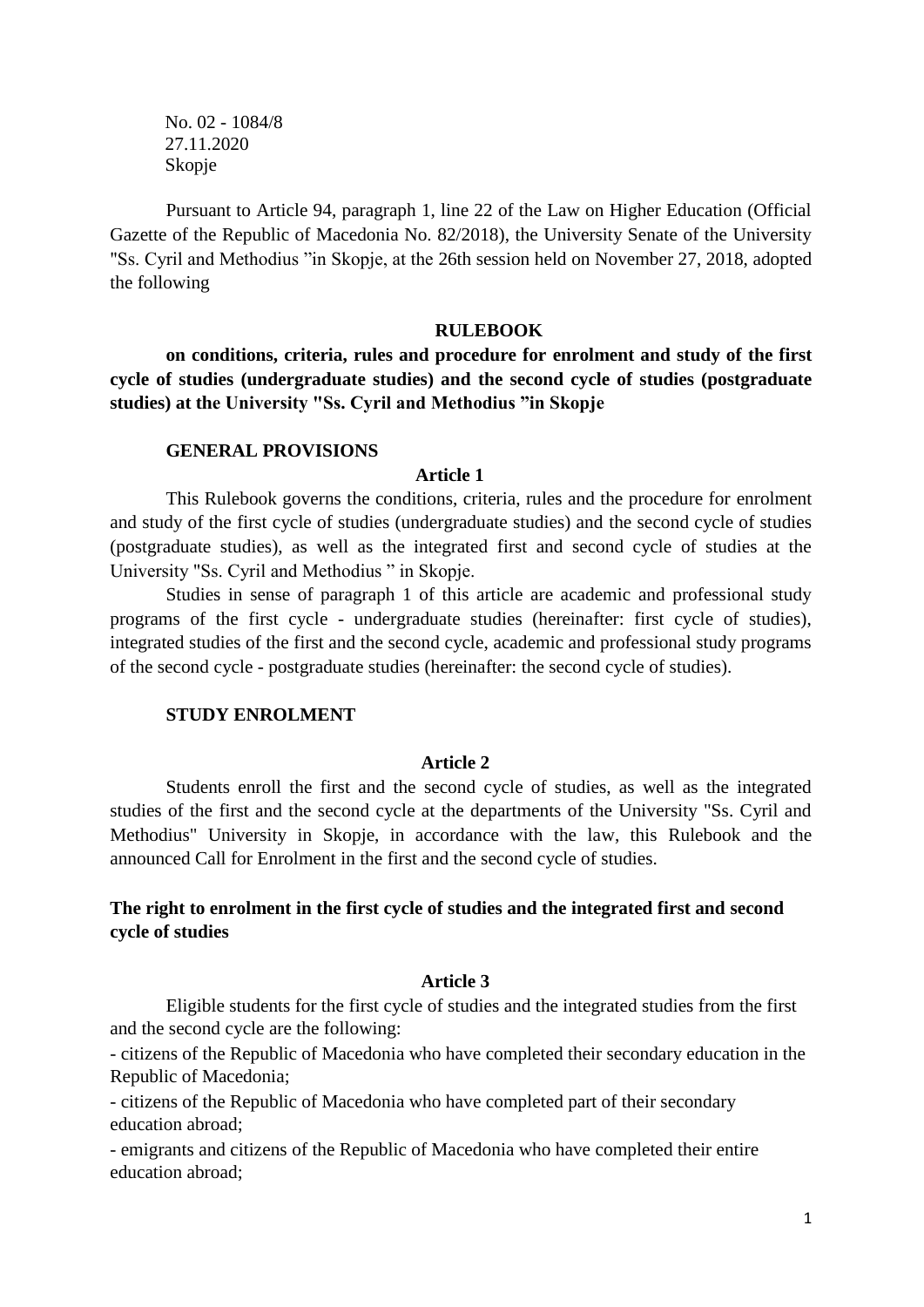- foreign citizens who have completed their secondary education abroad;

- foreign citizens who have completed their secondary education in the Republic of Macedonia;

- citizens of the Republic of Macedonia with completed cycles of higher education at institutions for higher education in the Republic of Macedonia and abroad;

- foreign citizens with completed cycles of higher education at institutions for higher education in the Republic of Macedonia and abroad;

- other persons in accordance with the law and/or the announced Call for enrolment of students in the first cycle and the integrated first and second cycle of studies.

Students from paragraph 1, lines 1, 2 and 3 are enrolled by co-payment or a full tuition fee in accordance with the Call for enrolment of students in the first cycle and the integrated studies of the first and the second cycle of studies.

Students from paragraph 1, lines 4, 5 and 7 are registered as foreign citizens by paying tuition fees for foreigners in accordance with the Call for enrolment in the first cycle and the integrated studies of the first and the second cycle of studies. Foreign citizens pay a tuition for foreigners throughout their education, unless otherwise provided by law, international/bilateral agreement or other act. If during the studies, the student acquires a citizenship of the Republic of Macedonia, he/she continues the study by paying tuition fees anticipated for the citizens from the Republic of Macedonia in the amount valid on the day when the student has submitted the application. The student exercises the right to study as a citizen of the Republic of Macedonia from the day of submitting the application, if approved.

The students from paragraph 1, line 6 are enrolled by paying tuition fees in accordance with the Call for enrolment in the first cycle students and the integrated first and second cycle studies.

The student who has renounced his/her citizenship of the Republic of Macedonia, continues his/her studies as a foreign citizen by paying tuition fees for foreigners in an amount that is valid on the day of submission of the application by the student. Upon renouncement, the student acquires the status of a foreign student on the day the decision issued by a competent authority in the Republic of Macedonia enters into force.

If the student from paragraph 5 of this article completes the education, the respective Department has the right to commence a court procedure and require reimbursement of the study costs in the amount of the tuition fees for foreign citizens.

Students who have acquired their education or part of their education abroad, are obliged to submit a document from a competent body in the Republic of Macedonia for recognition of the education acquired abroad.

#### **Conditions for study enrolment**

*Conditions for enrolment in the first cycle of studies and the integrated first and second cycle of studies*

### **Article 4**

Students who have passed the state matura or international matura exam or who have completed a four-year secondary education according to the regulations that were in force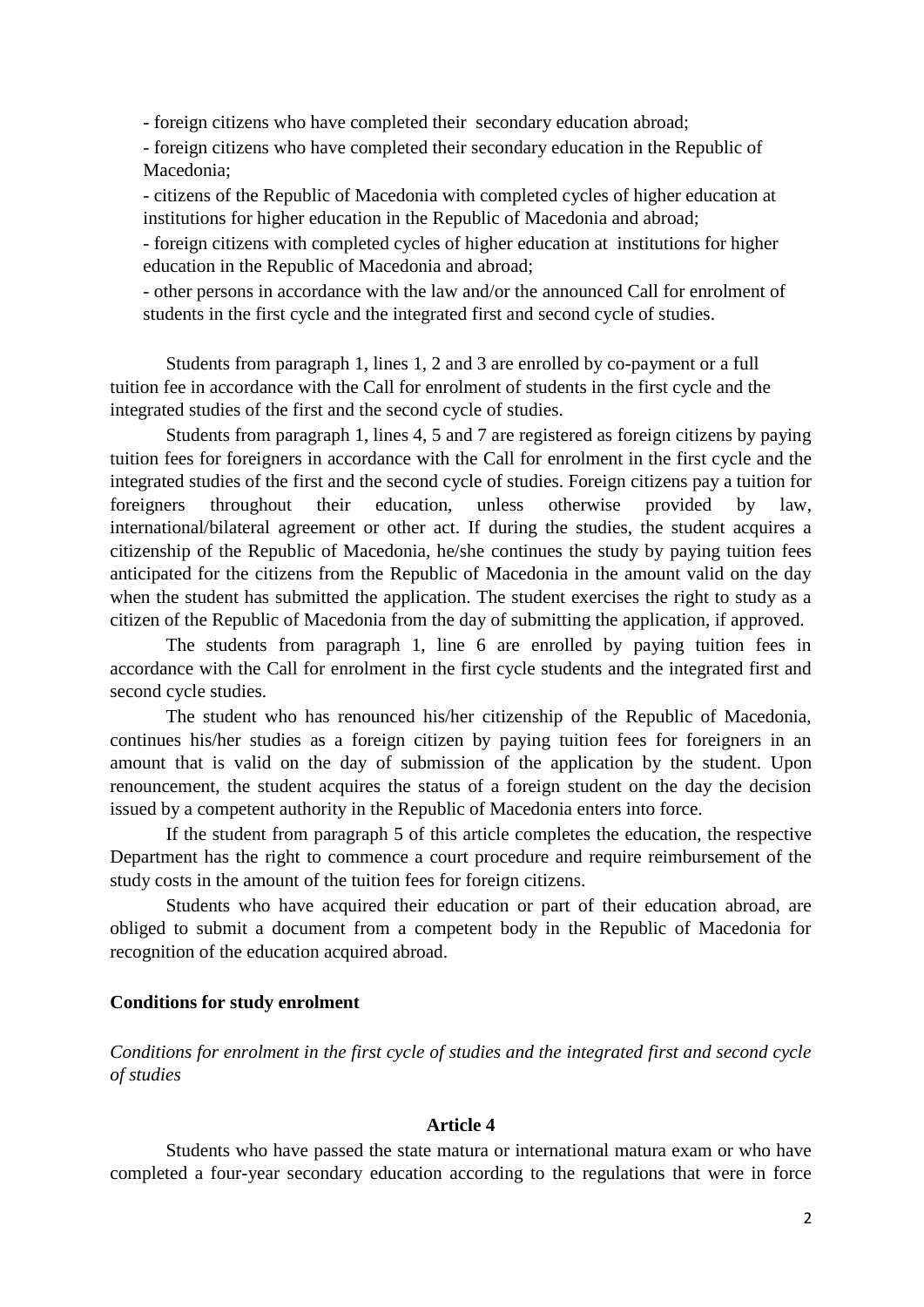before the introduction of the state matura, can enroll in the first cycle studies and the integrated studies from the first and the second cycle.

The University, with the study programs in the respective Departments and the Call for student enrolment, determines which curricula for secondary education are suitable for enrolment at certain studies.

For studies requiring an entrance exam, in addition to the conditions from paragraphs 1 and 2 of this article, the candidates need to take the entrance exam as well.

The Department can establish special conditions for enrolment for the first cycle study programs and the integrated first and second cycle of studies. These conditions are an integral part of the Call for study enrolment in the first cycle of studies.

Foreign citizens need to submit a proof, determined by the Call for enrolment of students, of knowledge of the language in which the study program is conducted.

*Conditions for enrolment in the second cycle of studies*

## **Article 5**

Students eligible for the second cycle of studies are as follows:

- students who have completed the appropriate study programs of the first cycle;

- students who have completed the appropriate undergraduate studies in accordance with the regulations in force until the introduction of the cycles in higher education.

The University, with the study programs of the Departments and the associate members and the Call for enrolment of students, determines which previously completed studies are suitable for enrolment in certain second cycle study programs, as well as the conditions for enrolment of candidates who have completed other study programs.

Those who have completed professional studies can enroll in academic study programs of the second cycle, in which case additional exams need to be taken, depending on the study program.

The Departments decide on the possibility from paragraph 3 of this article.

Only students who have completed the first cycle of studies with duration of at least 4 years, attaining minimum of 240 ECTS credits, i.e who have completed undergraduate studies with duration of at least 4 years, are eligible for the study program of the second cycle of studies that last one year and and offer a possibility to award only 60 ECTS.

Students who have acquired the eduacation abroad as stated in paragraph 1, lines 1 and 2, are obliged to submit a document from a competent body in the Republic of Macedonia for recognition of the acquired education abroad.

The respective Department can determine special enrolment conditions for the second cycle study programs it organizes. These conditions are an integral part of the Enrolment Call for the second cycle of studies.

Foreign citizens submit a proof, determined by the Enrolment Call for students, regarding the knowledge of the language in which the respective study program is conducted.

*Equal evaluation of foreign education*

**Article 6**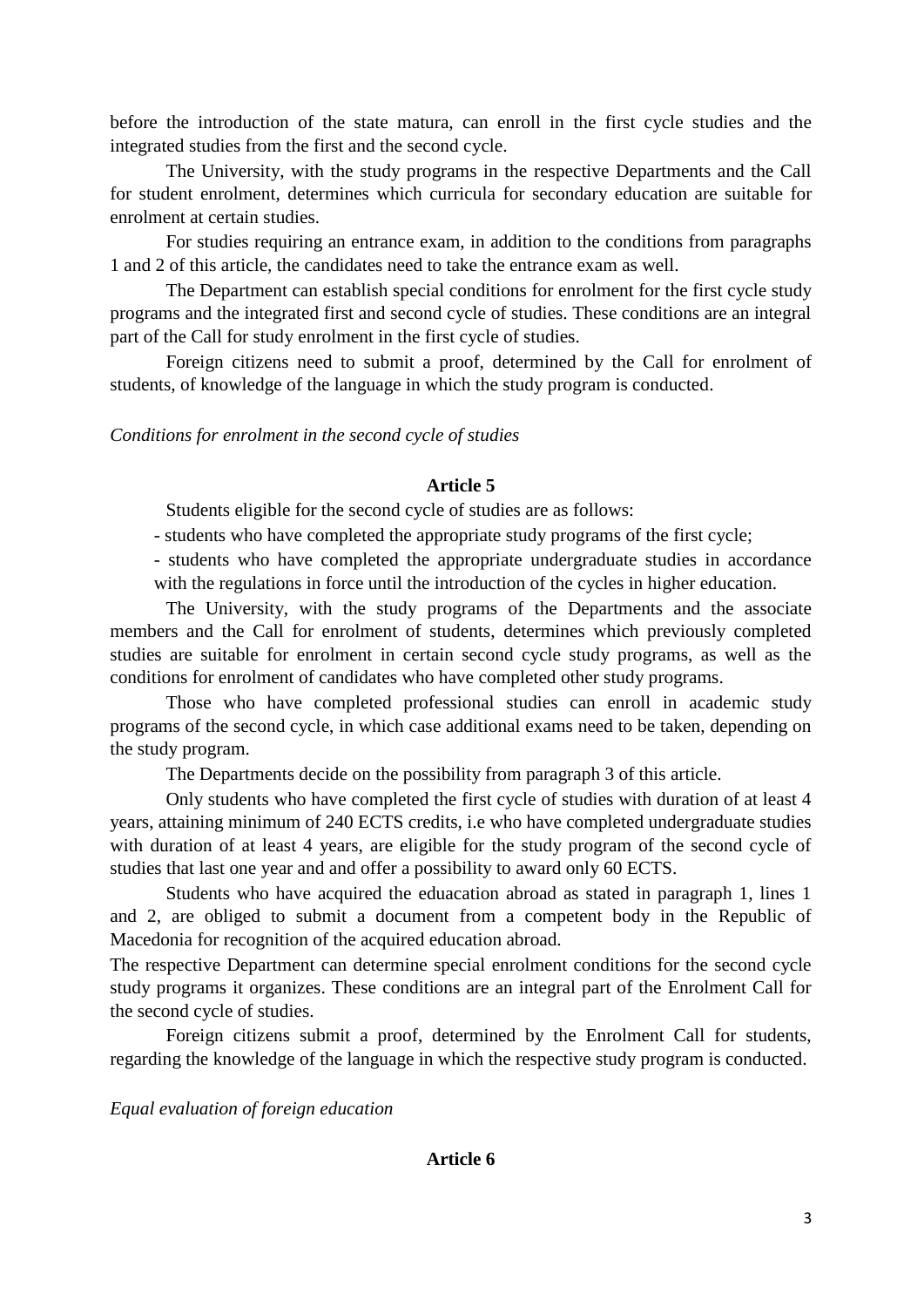The conditions for enrolment from Articles 4 and 5 of this Rulebook are fulfilled by the students who have completed their education according to an equal study program abroad. The special conditions and the procedure for enrolment of students from paragraph 1 of this article are regulated with the Call for student enrolment.

## **The procedure for enrolment in the first cycle of studies and the integrated first and second cycle of studies**

## *Enrolment Call*

#### **Article 7**

The enrolment in the first cycle of studies and the integrated studies of the first and the second cycle is done on the basis of a public Call.

The Call from paragraph 1 of this article contains:

- the name of the University and its address;

- the name of the Department of the University;
- the name of the study program;
- the place of the study program;
- duration of studies;

- the conditions for enrolment, determined by an act of the University and the Departments;

- the number of vacancies for enrolment;

- selection criteria;
- previous completed education;
- the procedures and deadlines for application and finalization of the enrolment process;
- the amount of the co-payment and the tuition fee;
- proof of knowledge of the language in accordance with this Rulebook;
- the e-mail of the Department;
- other provisions.

The University adopts and announces the Call from paragraph 1 of this article based on the proposals by the Departments.

The Call is published in Macedonian language.

For study programs that are accredited in English, the Call is also announced with English translation.

#### *Filing an application*

## **Article 8**

The candidate shall submit an application for enrolment for studies and an online application from the university system by the day determined in the competition.

In the applications from paragraph 1 of this article, the candidate must indicate his/her selection of the study program and whether he/she is applying for a full-time or part-time student.

In addition to the applications from paragraph 1 of this article, the candidate is obliged to submit all the documents listed in the Call.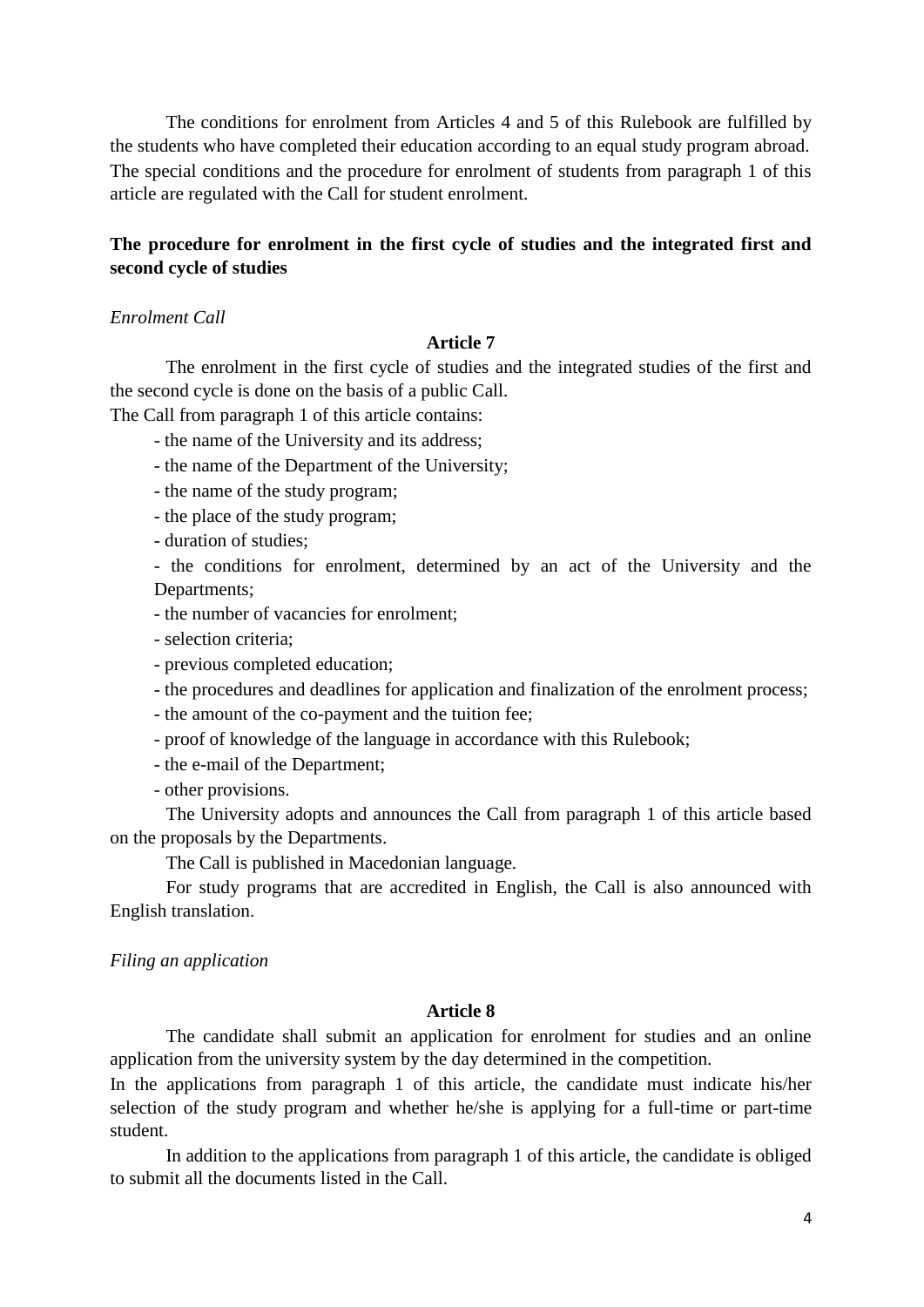#### **Article 9**

The University determines the conditions and the procedure for selection of candidates in a manner that guarantees equality of all candidates regardless of their race, skin color, gender, language, religion, political or other belief, ethnic, national or social origin, property, birth , social status, disability, sexual orientation and age.

*University Admission Committee*

### **Article 10**

In order to monitor the implementation of the Call, the Rector's Office establishes a University Admission Committee.

The University Admission Committee is composed of 9 members from the ranks of professors, from the scientific fields of natural sciences, mathematics, technicaltechnological, medical sciences and health, agricultural and veterinary sciences, social sciences, humanities and arts, as well as one member from the ranks of the students.

The professional and administrative support to the University Admission Committee is provided by the Professional Service of the University.

University Admission Committee:

- monitors the process of the Call at the faculties;

- takes care of the unified application of the provisions in the Call and the instructions for its finalization;

- gives its opinions during the process of enrolment itself;

- at the request of the Departments, it performs the competencies of the Admission Committee of the respective Department;

- performs other activities determined by this Rulebook and the general and other acts of the University, as well as those delegated by the Rector who authorizes the said Committee for the respective activity.

The opinions of the University Admission Committee are mandatory for the Department.

*Department Admission Committee*

### **Article 11**

Each Department of the University which has a study program intended for student enrolment via Enrolment Call, is obliged to form its own Admission Committee, before the announcement of the Enrolment Call for new students.

The members of the committee are elected by the teaching-scientific council of the Department, from the rank of professors. The committee is headed by the Vice Dean for Education. The Department Admission Committee from paragraph 1 of this article is composed of a maximum 7 members.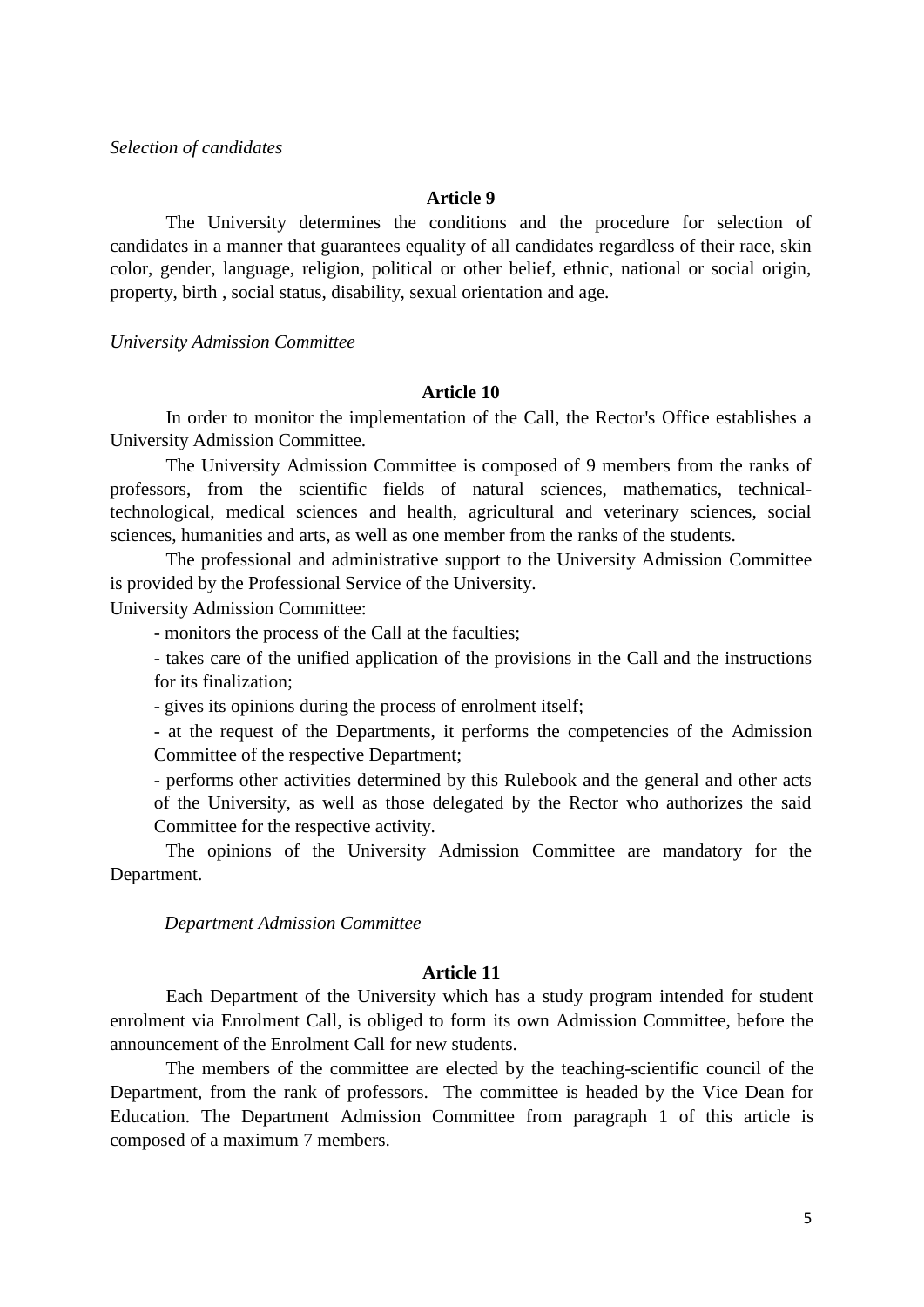It takes care of the completion of the application procedure and selection of the candidates in accordance with the provisions contained in the Enrolment Call for students.

It also decides on the complaints filed from candidates.

The Department Admission Committee is obliged to regularly submit data on the course of the registration, selection and enrolment of new students to the University Admission Committee. The data are submitted in a way that will be determined by the University Admission Committee.

The Department Admission Committee is obliged to prepare a report on the results of the enrolment, which it submits to the teaching-scientific council of the Department.

*Filing a complaint*

## **Article 12**

The candidate who is not satisfied with the result obtained by candidate selection in accordance with conditions prescribed in the Enrolment Call, has the right to file a copmlaint to the Department Admission Committee, which is the organizer of the study program for which the candidate applied.

The objection from paragraph 1 of this article is submitted within 24 hours from the announcement of the selection results.

The above mentioned results are published on the bulletin board and on the website of the Department, stating the time of publication.

The committee is obliged to decide on the candidate's complaint within 24 hours after the deadline for its submission.

The decision from paragraph 4 of the Department Admission Committee as stated in this article is final.

A complaint may be filed against the decision referred to in paragraph 5 of this Article to the Administrative Court.

#### *Enrolment*

## **Article 13**

After the end of the procedure for selection of the registered candidates, the candidate who exercised the right to enroll, but did not enroll within the prescribed (announced) deadline, loses the right to enroll, and the right to enroll is acquired by the next candidate on the ranking list who has not previously taken a place within the approved student enrolment quota.

Upon enrolment, students sign a study agreement.

Students enrolled in study programs conducted in English can sign a contract in English.

The agreement from paragraph 2 of this article is signed by the Dean of the Department and the student.

By fulfilling the obligations for enrolment, determined by the Enrolment Call for students and this Rulebook, the student is issued an Academic Transcript.

Student status is proved by the Academic Transcript.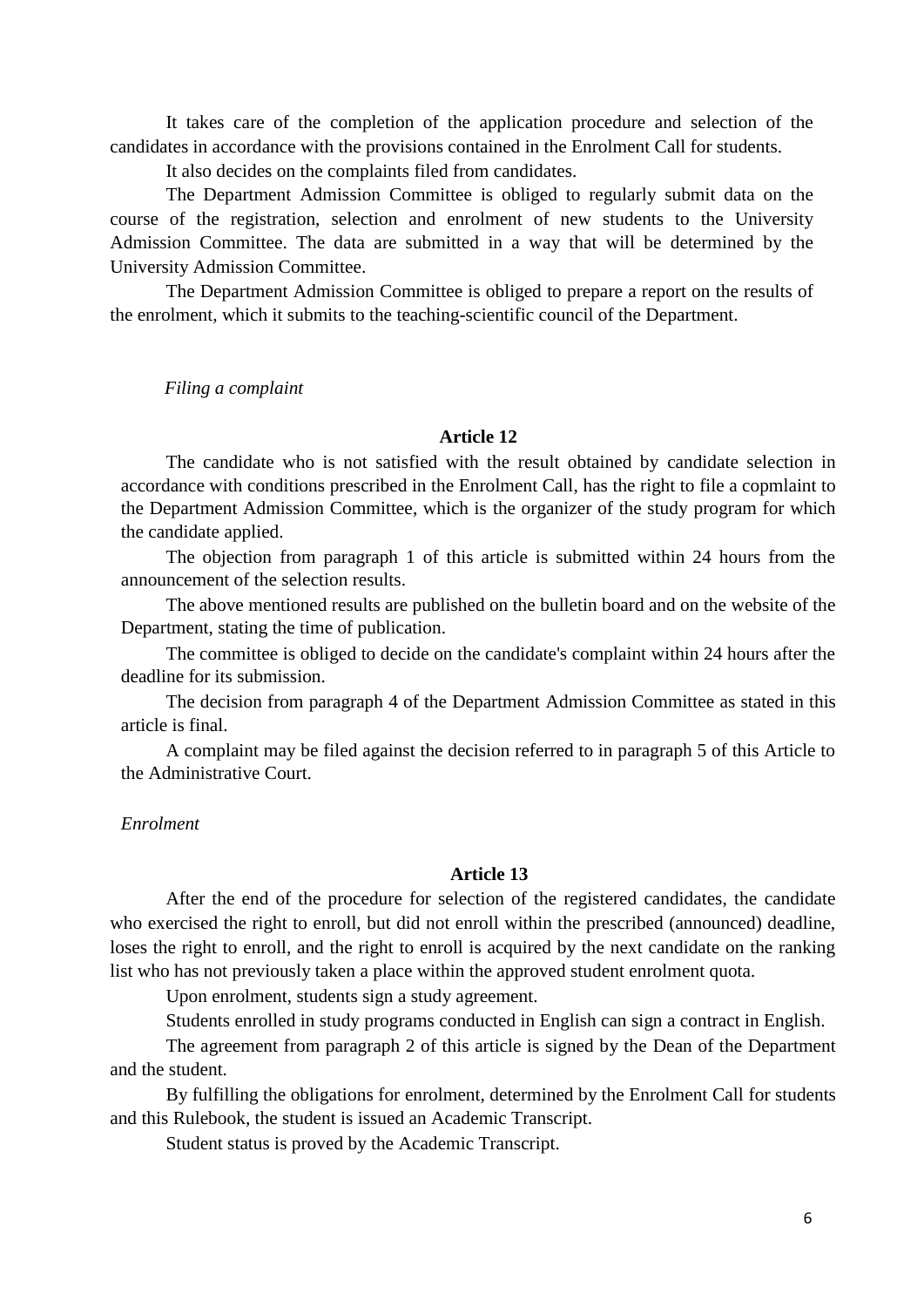## **Procedure for enrolment in the second cycle of studies**

## **Article 14**

In the procedure for enrolment in the second cycle of studies, the provisions of Articles 6 - 9 and Article 13 of this Rulebook are duly applied.

*Right to a complaint*

## **Article 15**

The candidate who is not satisfied with the result obtained by the candidate selection, in accordance with the Enrolment Call conditions, has the right to a complaint.

The complaint from paragraph 1 of this article is submitted within 24 hours from the announcement of the selection results.

The result from paragraph 2 of this article is published on the bulletin board and on the website of the Department, stating the time of publication.

The complaint is submitted to the Committee of the Department that organizes the study program for which the candidate applied. The complaint is submitted in printed form or electronically, sent to the electronic mailbox of the Department stated in the Enrolment Call for students.

The Committee is obliged to decide on the complaint of the candidate within 24 hours from its submission.

The decision on the complaint shall be submitted to the electronic mailbox of the candidate and in printed form within 3 days from the expiration of the deadline from paragraph 5 of this article.

A complaint may be filed against the decision referred to in paragraph 6 of this Article to the Administrative Court.

### **Full-time and part-time student**

## **Article 16**

Students, as a rule, enroll with the status of a full-time student.

According to the study program, if provided, the student has the right to enroll as a parttime student.

A person can be enrolled as a part-time student if he/she:

- is employed, in which case he/she submits an appropriate document proving the employment;

- is hired in another way, in which case he/she encloses an appropriate document proving the engagement;

- due to health reasons is not able to continuously attend classes, exercises, etc. in accordance with the study program, in which case he/she encloses an appropriate document proving his/her health condition;

- parent of a child up to one year of age;

- moved abroad;

-meets the conditions for other circumstances determined by a general act of the Department.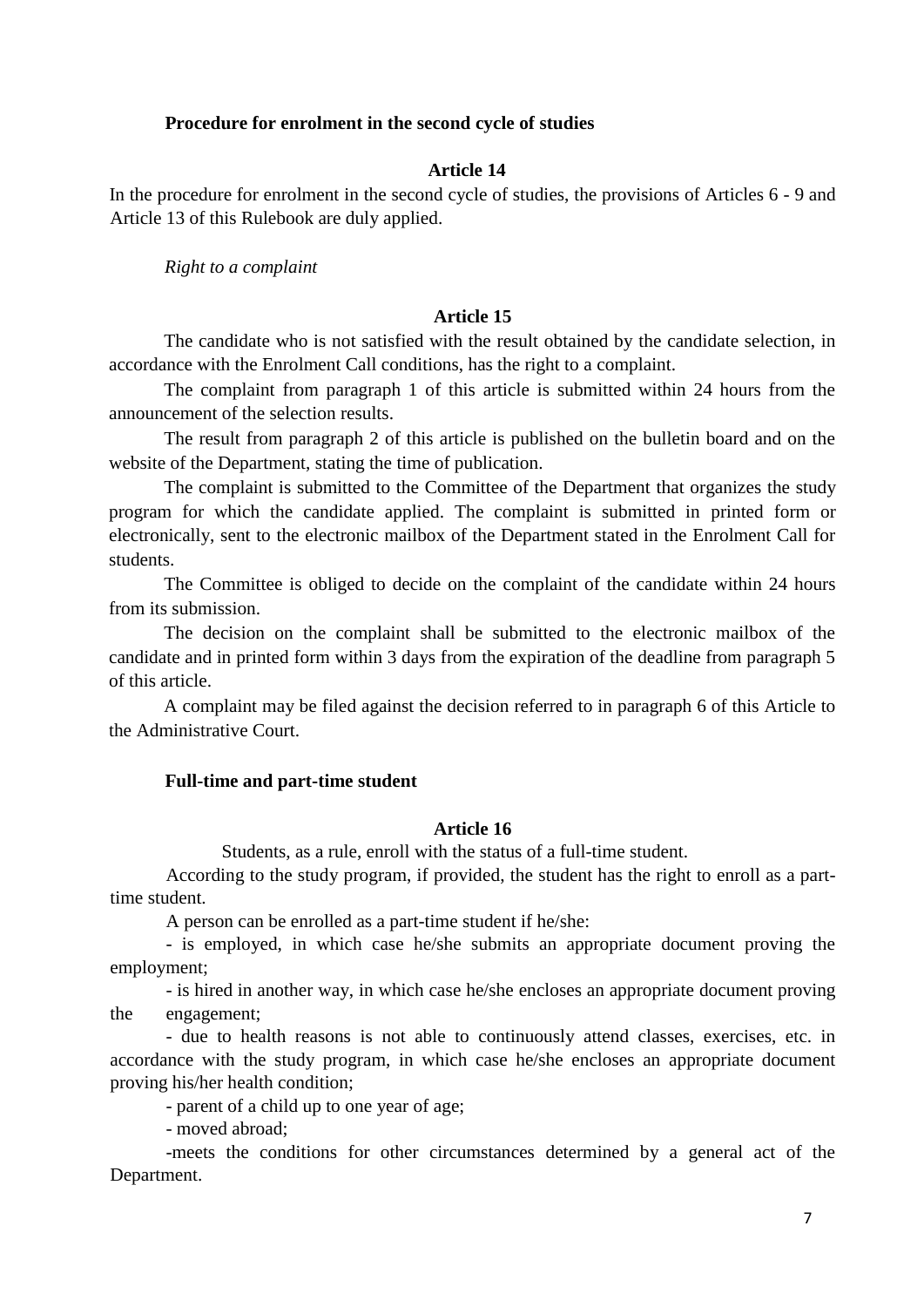*Transfer from full-time to part-time student Transfer from part-time to full-time student*

#### **Article 17**

During the studies, if the study program determines the possibility for a part-time study, the full-time student has the right to continue studying as a part-time student, by paying a certain tuition fee.

The part-time student is entitled to continue his/her studies as a full-time student by paying certain tuition fee.

The transitions from paragraphs 1 and 2 of this article are made during verification, i.e registering the semester.

*Conditions for transfer from full-time to part-time student*

## **Article 18**

The student can transfer from full-time to part-time student in the cases determined in Article 16, paragraph 3 of this Rulebook.

*Conditions for transfer from part-time to full-time student*

#### **Article 19**

The student can transfer from part-time to full-time student if the reasons for studying as a part-time student have ceased and it is in accordance with the regulations for the number of students in groups for lectures, exercises, etc.

*Visiting student*

#### **Article 20**

A visiting student can be a full-time or a part-time student from another university in the country and from abroad who enrolls in part the study program of the University.

The status of a visiting student lasts for a maximum of one academic year.

The rights and obligations of the visiting student, the amount of tuition fees, the possibility of continuing studies at the University Department and other issues related to the status of the visiting student are regulated by the Rulebook on the single credit transfer system and the transfer from one study program to another i.e. from one Department to another Department of the University and an agreement concluded between the visiting student and the Department.

*Student mobility*

### **Article 21**

Student mobility refers both to a full-time or a part-time student at the University who enrolls in a study program at a University abroad for a maximum of one academic year.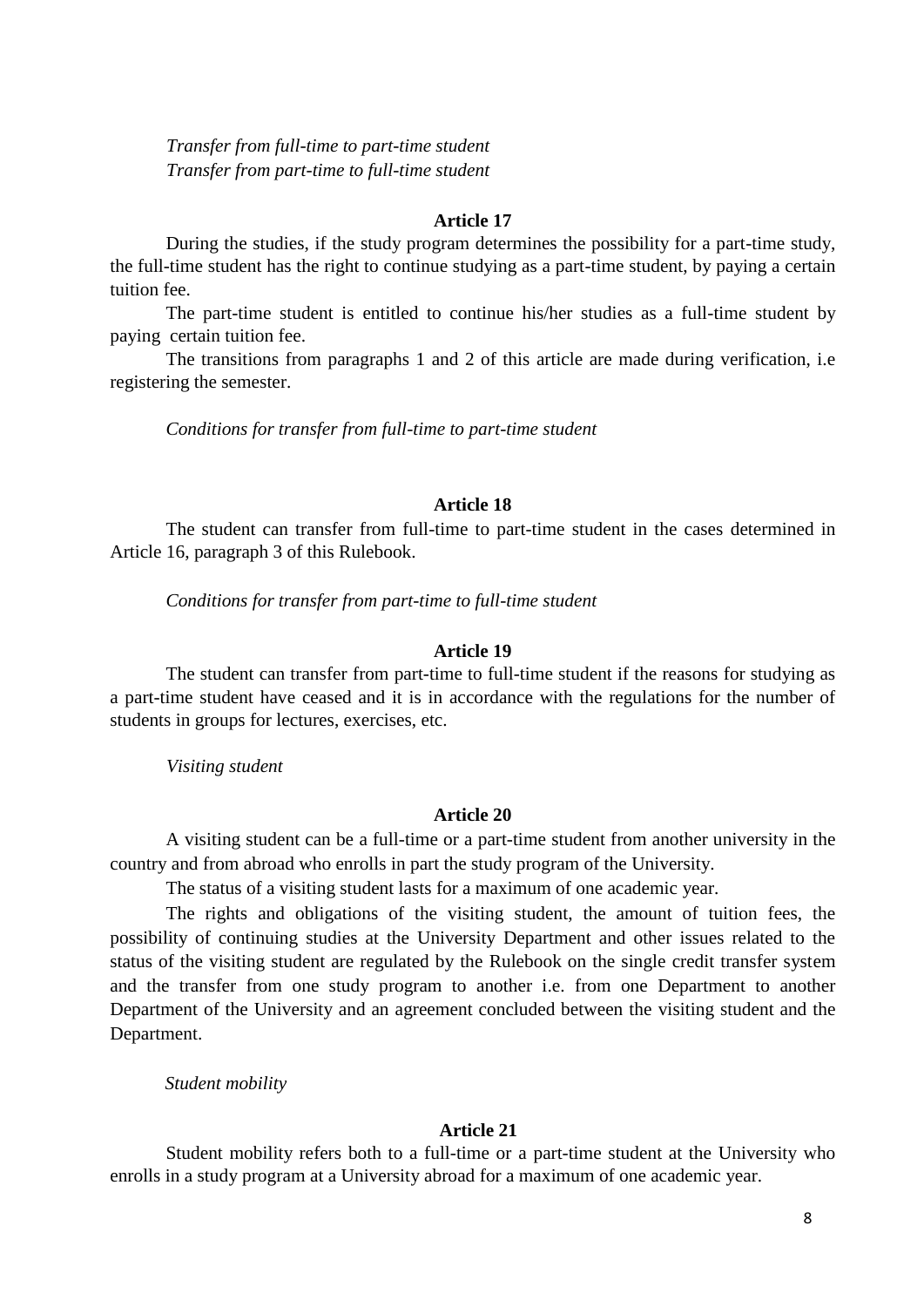Before applying and enrolling in courses at a foreign university, transient student is obliged to obtain confirmation/consent from the coordinator or the course professor of the equivalent course in the University Department to confirm compatibility of the foreign university course with the University program of at least 80%. Upon completion of the transience, the student submits to the University Department a study agreement and a transcript of grades, on the basis of which he/she requests the transfer of credits and the grade. The grade/s and credits for the passed exam/s are contained in a Decision issued by the Dean and are also written in the Academic Transcript and the e-file. The entry in the Academic Transcript is done by an authorized person of the Department, who applies a stamp, a number and a date of the decision. The credits obtained from the mobility exams are recognized in the respective semester, as stipulated by the University.

The rights and obligations of the transient student, the amount of tuition fees, the continuation of studies at the University Department and other issues related to the status of the student mobility are regulated by the Rulebook on the single credit transfer system and international mobility programs.

### **Study expenses**

#### **Article 22**

Full-time students in the first cycle of studies and integrated studies of the first and the second cycle are enrolled by partial payment (co-payment quota) or tuition fees, in accordance with the Enrolment Call for the first cycle of studies and the integrated studies from the first and the second cycle.

Part-time undergraduate students are enrolled by paying tuition fees, in accordance with the Enrolment Call for enrolling undergraduate students.

Second cycle students are enrolled by paying tuition fees, in accordance with the Enrolment Call for enrolment of second cycle students.

#### *Transfer of the student from partial for full tuition payment*

### **Article 23**

A student enrolled in a co-payment quota loses the such status and continues his studies in the tuition quota if:

- he/she enrolls one course for the third time;

- has not won at least 50% of the attained credits in a certain semester until the beginning of the next appropriate semester (winter, i.e. summer).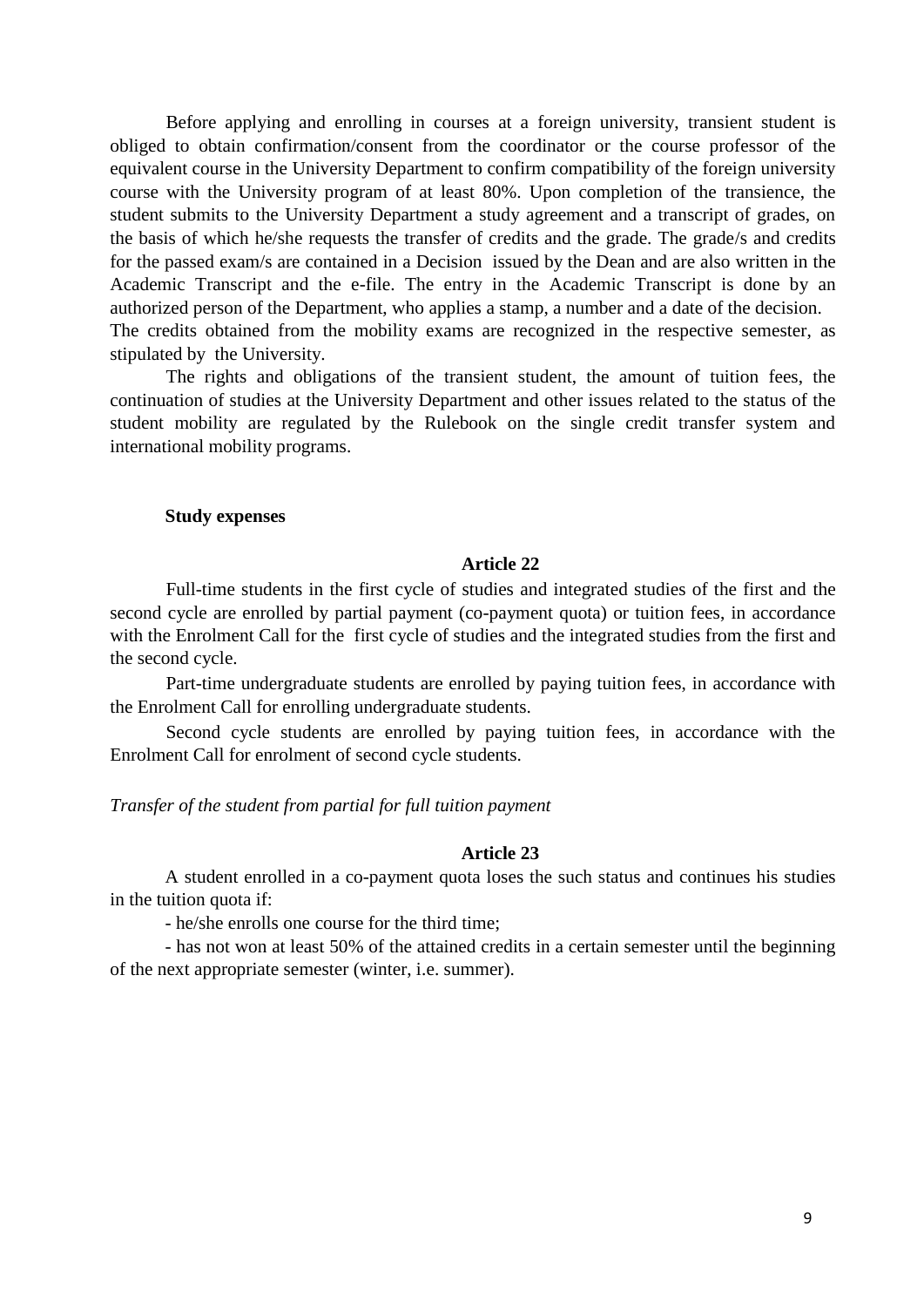# **STUDIES University calendar**

### **Article 24**

The university calendar for the next academic year is adopted at least 5 months before the beginning of the next academic year, and is published in the university bulletins and on its website.

The university calendar contains the framework provisions for the beginning and end of the academic year, the terms for teaching, exams and public holidays and non-working days.

Based on the university calendar, the Departments adopt a calendar for the next academic year and publish it through their media, at least 3 months before the beginning of the next academic year.

**Conducting classes**

## **Article 25**

The teaching is performed through:

-lectures;

- exercises;

- consultations;

- seminar papers, homework, projects, practice, field teaching, clinical teaching, courses, etc.

## **Article 26**

The lectures are a type of classes by which the course program is organized, and the student acquires theoretical knowledge that enables them to follow the practical lectures (exercises). They provide a synthesized review of the contents of the study program. During lecturing, additional contents and the latest findings from the area is presented to the students that should enable the students to master certain parts of the study program,. For such content, the student is provided with an appropriate additional materials.

 The lectures from paragraph 1 of this article are performed by professors selected in the teaching-scientific title.

 Professors are obliged to organize the lectures in accordance with the course program which is part of the study program.

 Some of the lectures can be conducted through clinical teaching by a prominent expert in the relevant field.

The selection of the prominent expert from is done by the teaching-scientific council on the proposal of a committee that is formed to conduct the evaluation process of the candidate/s.

Visiting professors from abroad can be included in the teaching-educational process.

## **Article 27**

Teaching can also take place in a virtual environment for studying and teaching (elearning).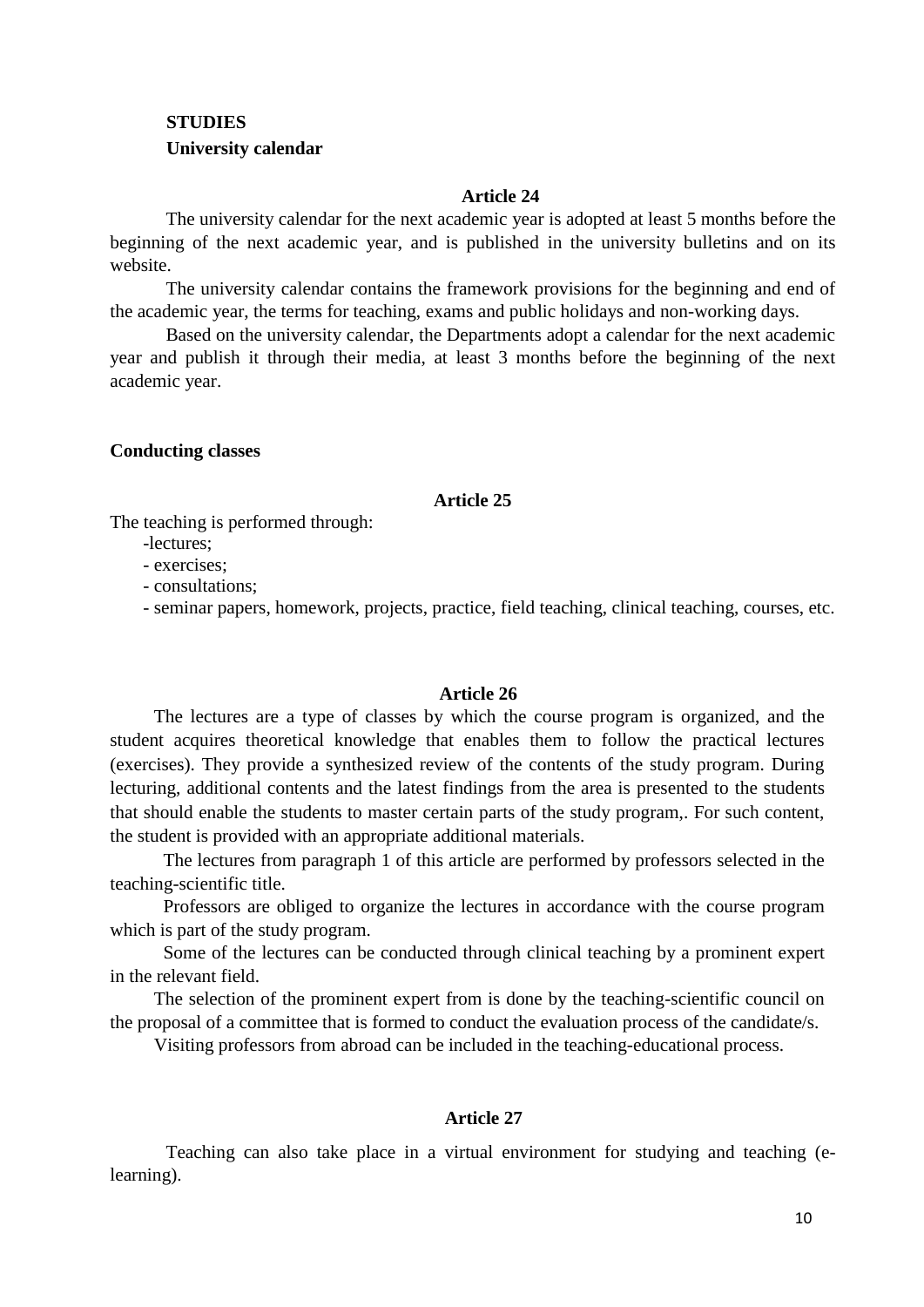If provided in the course program, the teaching-educational process may include lectures from domestic and foreign universities with the help of audiovisual and other electronic aids.

## **Article 28**

The exercises are part of the teaching-educational process in which students master practical experiences in accordance with the lectures of the course program.

The person engaged to perform the exercises is obliged to actively explain to the student, to visually help him/her and with him/her during exercises.

Professors hired to teach the course program are responsible for preparing the exercises.

## **Article 29**

The consultations are part of the teaching-educational process, which enable the student to clarify certain parts of the course programs through direct contact with professors and associates for easier mastering of the contents of the course program.

## **Article 30**

Every professor and associate professor is obliged to hold consultations with students four hours a week.

The term for consultations is published at the beginning of the school year/semester on the Department's website.

The absence of the consultation term is announced in advance by the professor.

#### **Article 31**

Seminar papers, homework and essays are prepared by the student as independent papers using materials suggested by the professor.

The project assignments are prepared by the student as an individual assignment or a group assignment of several students.

Field teaching is performed when it is provided in the course program.

#### **Article 32**

The teaching schedule is published before the beginning of the school year on the Department's website.

*Regular attenndance* 

#### **Article 33**

If it is foreseen with the study, i.e. the course program, the regular students are obliged to attend, i.e. to perform all forms of studies determined by the course program, for which an appropriate number of points can be obtained.

Records of attendance and class activities are expressed in points, as provided by the course program.

A student who has justifiably been absent from any part of the class may, at his request, be allowed to make up for the missing part.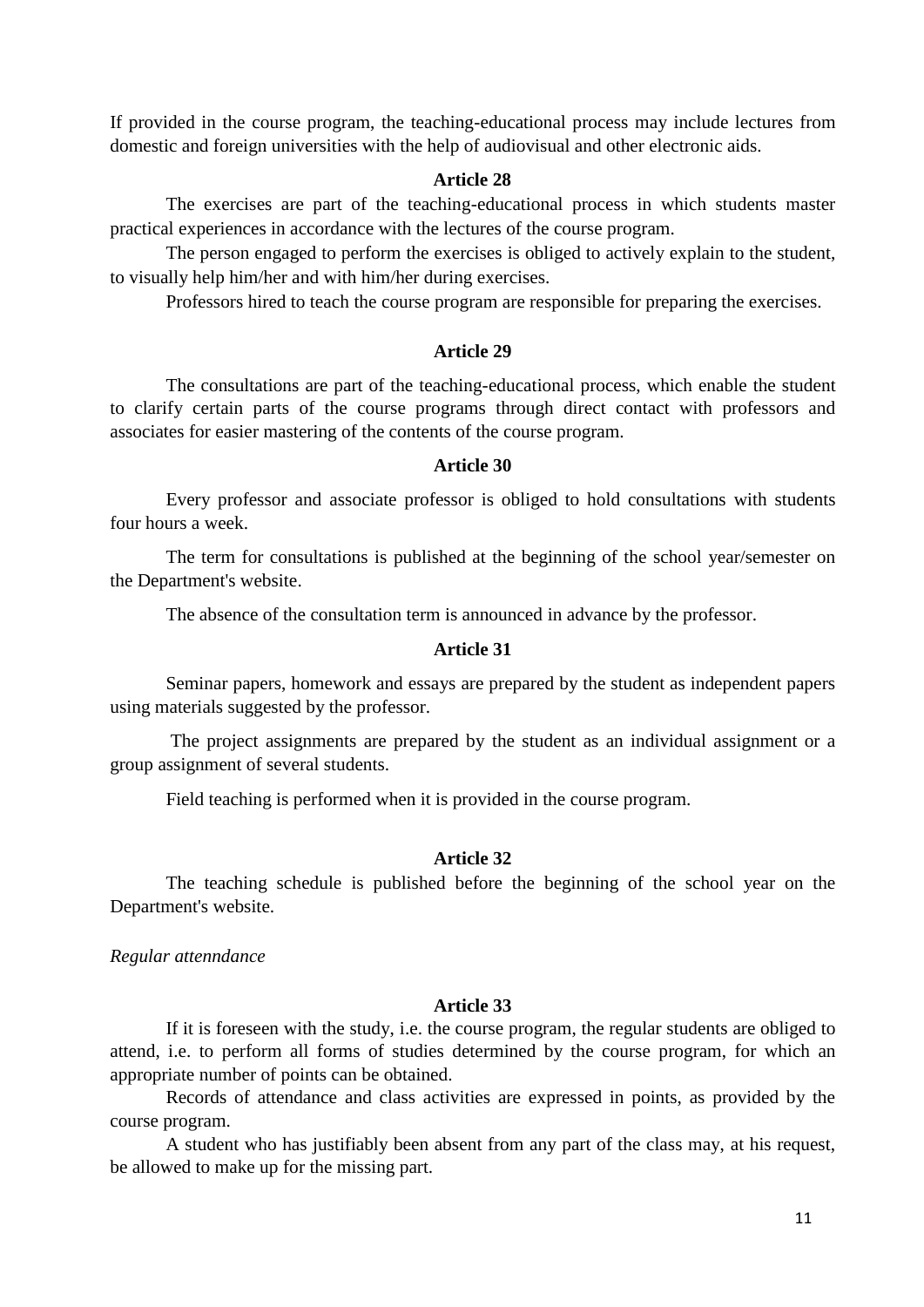#### *Student progress*

## **Article 34**

Students progress in their studies by taking exams for the stipulated courses/modules and by fulfilling the obligations provided by the study program.

Students enroll in a semester with a minimum of 21 and a maximum of 35 ECTS credits.

The provision from paragraph 2 of this article does not apply for enrolment in a semester where conditional criteria are provided, i.e. previously mastered courses.

Particularly successful students (with an average grade of 8.5) can be allowed to attain up to 40 ECTS credits.

#### *Semester registration*

#### **Article 35**

The student can register new courses from the following semester, in accordance with the rules for advancement set out in the respective study program.

The Department, within the study program, can prescribe conditional criteria, ie. previously mastered courses (won credits, passed and/or heard courses, etc.), as a condition for admission to other courses.

The registration of the course programs in the next semester is done before the beginning of the respective semester.

If the student has passed the exams from the winter semester and needs to enroll, i.e. rewrite only the courses from the summer semester, he/she enrolls an empty winter semester and vice versa.

The Department may introduce a study cycle, thus guaranteeing the student engagement in every semesters.

### **Article 36**

When registering the courses, the student first registers the non passed compulsory and elective courses from the respective (summer/winter) semester, then the compulsory courses from the current semester and finally, the elective courses from the current semester, but in such a way that the total study obligations in one semester not to exceed the number of ECTS credits determined by this Rulebook.

In the winter semester, the courses that are determined in the study programs for the winter semester are enrolled.

In the summer semester, the courses that are determined in the study programs for the summer semester are enrolled.

### **Article 37**

When registering the courses, it is necessary to meet the conditions set by the study programs.

When re-registration of a failed elective, the student has the right to replace the elective course with another one from the courses that are activated in the respective semester as elective courses.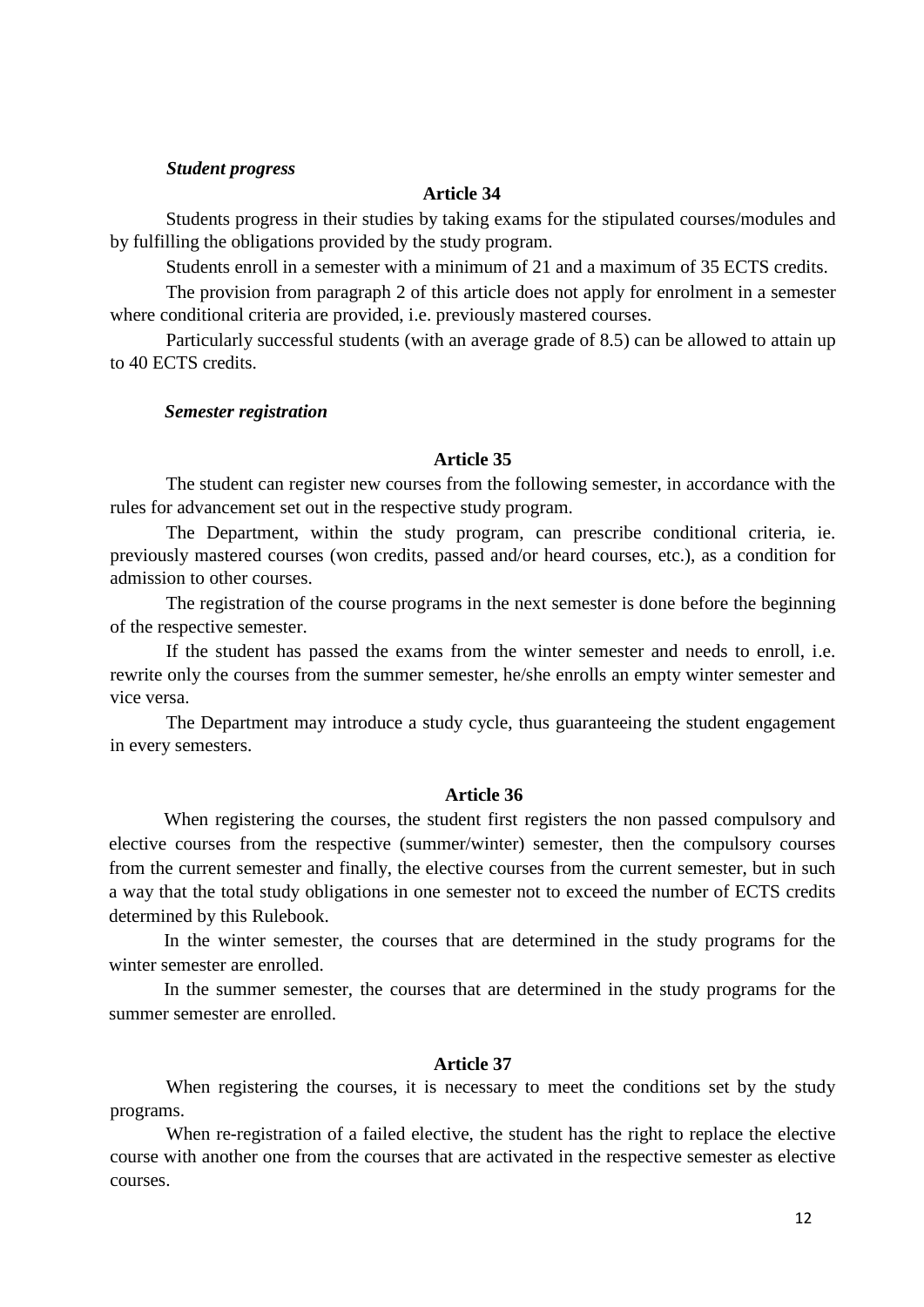### **Modification of the study program**

### **Article 38**

If during the study there is a change in the study program, the student who studied according to one of the previous programs and has not completed the study within the deadlines determined by those programs, continues the study in accordance with the conditions for transfer to new study programs.

#### **Semester validation**

### **Article 39**

The student validates courses from the semester if he/she has received signatures from the course professors, which confirms his/her fulfillment of the foreseen teaching obligations.

The student who has not fulfilled the obligations prescribed by the study program of a certain course program and has not received a signature, can not take the exam.

The validation of the semester courses is done in terms published by the Department on its website.

#### **Grading**

#### **Article 40**

The following can be subject to grading:

- colloquia;

- exercises /practical work/field teaching;

- seminar work;

- homework;

- projects;

- courses;

- essays;

- artistic performances, artistic teaching production, etc;

- other activities provided by the course program.

#### **Continual assessment**

## **Article 41**

Acquired knowledge of the students is checked and evaluated continuously - during the teaching and is expressed in points.

The study program can determine that some forms of teaching are conducted without assessment or that they are assessed descriptively.

## **Exams**

*Calendar and schedule of exams*

### **Article 42**

The exam calendar is published at the beginning of each academic year together with the teaching schedule and is published on the website of the University Department.

The schedule of exams is determined in such a way that the number of exam dates for each course/module in each exam period can include all students who have the right to take that course/ module.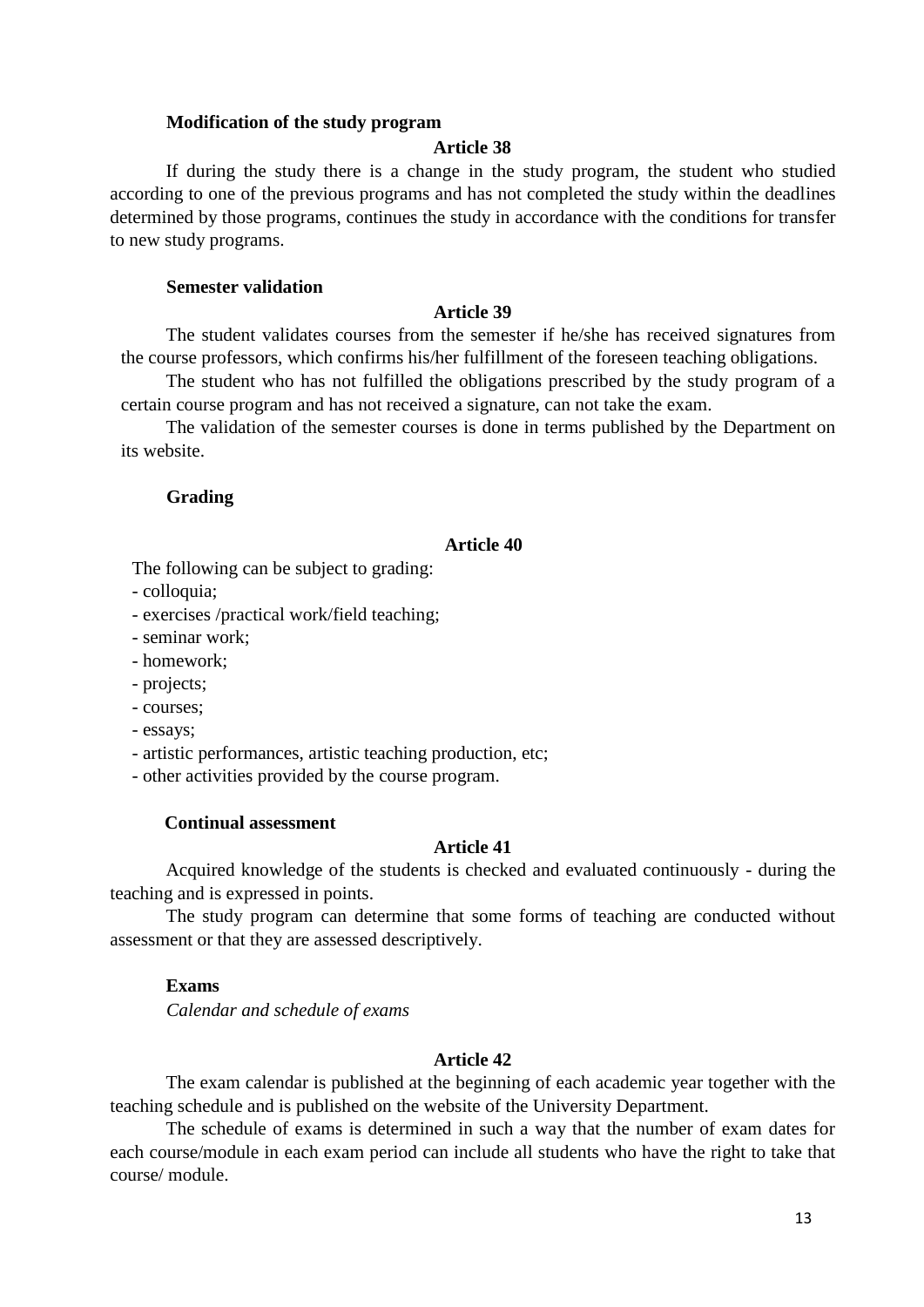## *Registration of exams*

#### **Article 43**

The student can schedule an exam in writing or electronically, if possible. When registering for the exam electronically, the student is obliged to additionally submit an exam application in material form.

In writing, the exam is registered with a registration form. The application form is a document whose content and form are uniform for all constituent Departments of the University.

In the regular exam period, the student is obliged to register the exam within the deadlines set in the teaching calendar.

#### **Article 44**

The student enters the exam with an identification document and an academic transcript.

*Exam terms*

## **Article 45**

The student has the right to take the exams within the winter, summer and autumn exam period. Exam term lasts at least 3 weeks. For each course, in each exam period, two terms can be given. The difference between the two terms can not be less than 10 days.

*Conducting exams*

### **Article 46**

The testing of students' knowledge is also done by taking exams.

The exams are performed in written and/or oral way, as well as in another way determined by the study program.

The student who has fulfilled all the obligations prescribed by the respective course program has the right to take the exam.

#### **Article 47**

Exams can be organized immediately after the completion of a block of teaching content.

If provided by the study program, an exam grade can also be formed from the points from the colloquia.

When the student registers for the exam and does not appear at the exam, i.e. did not take the exam, the application for the exam states: *has not taken the exam* and is not considered to take the exam in front of a committee.

*Publicity of the exam*

### **Article 48**

The exams are conducted in the presence of the public. Exams may not be conducted for only one student without the presence of other persons (student, assistant, other professor).

The professor is obliged to announce the achieved result of the oral exam to the student immediately after the exam.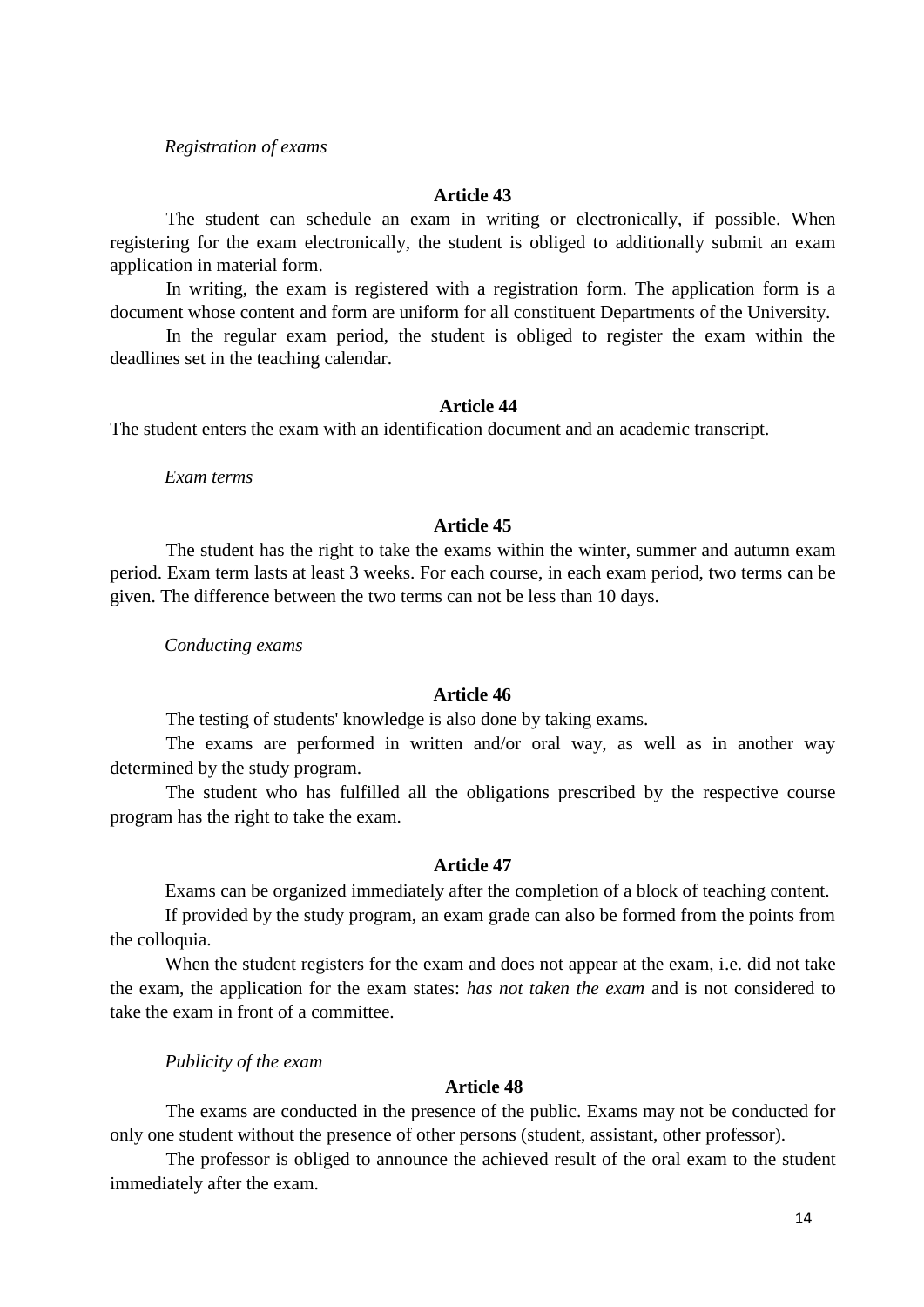The student has the right to inspect the examination documentation.

#### *Announcing exam result*

### **Article 49**

The grades that the students have received after testing their knowledge are announced publicly (bulletin board, the website of the Department, etc.), within 7 working days from the test, ie from the day of taking the exam.

Professors are obliged, at the request of the student, to provide insight into the reviewed paper and the grade obtained, within 2 working days from the announcement of the results.

*Complaint regarding the awarded exam grade* 

#### **Article 50**

The student, within 3 working days from the day of the result announcement, can file a complaint to the course professor, if he/she is not satisfied with the results of the exam, or part of the exam, .i.e the grade, or if he/she thinks that the exam was not conducted in accordance with the general acts of the institution and the Department that regulate this matter.

If the professor determines that the conditions from paragraph 1 of this article are met, he/she is obliged to reconsider the evaluation of the exam results or part of the exam within 7 working days from the submission of the complaint from paragraph 1 of this article.

The professor can confirm the grade he/she has determined or change it.

The confirmation, i.e. the change of the grade from paragraph 2 of this article, is written on the application with the indication: "the obtained grade is confirmed" or "the obtained" grade is changed into a grade \_\_\_\_\_\_\_".

The student has the right to withdraw the filed complaint.

In the cases from this article, the Department can, with a general act, determine the conditions, the manner and the procedure for taking the exam before a committee.

#### *Examination before the Committee*

### **Article 51**

If the professor evaluates the student's exam twice with a grade of "5", the student has the right to ask the Dean, i.e. the Head of the Department, to form a three-member committee of professors from the same or related teaching-scientific area before which the student will take the exam. The professor with whom the student took the exam is not a member of the committee from the previous paragraph of this article.

*Transfer of competencies for conducting exams*

## **Article 52**

In case of incapacity of the course professor, the Dean, i.e. the Head may transfer the competencies for holding the exams in the specific course to another professor from the same or related teaching-scientific field, or to the committee for conducting the exam.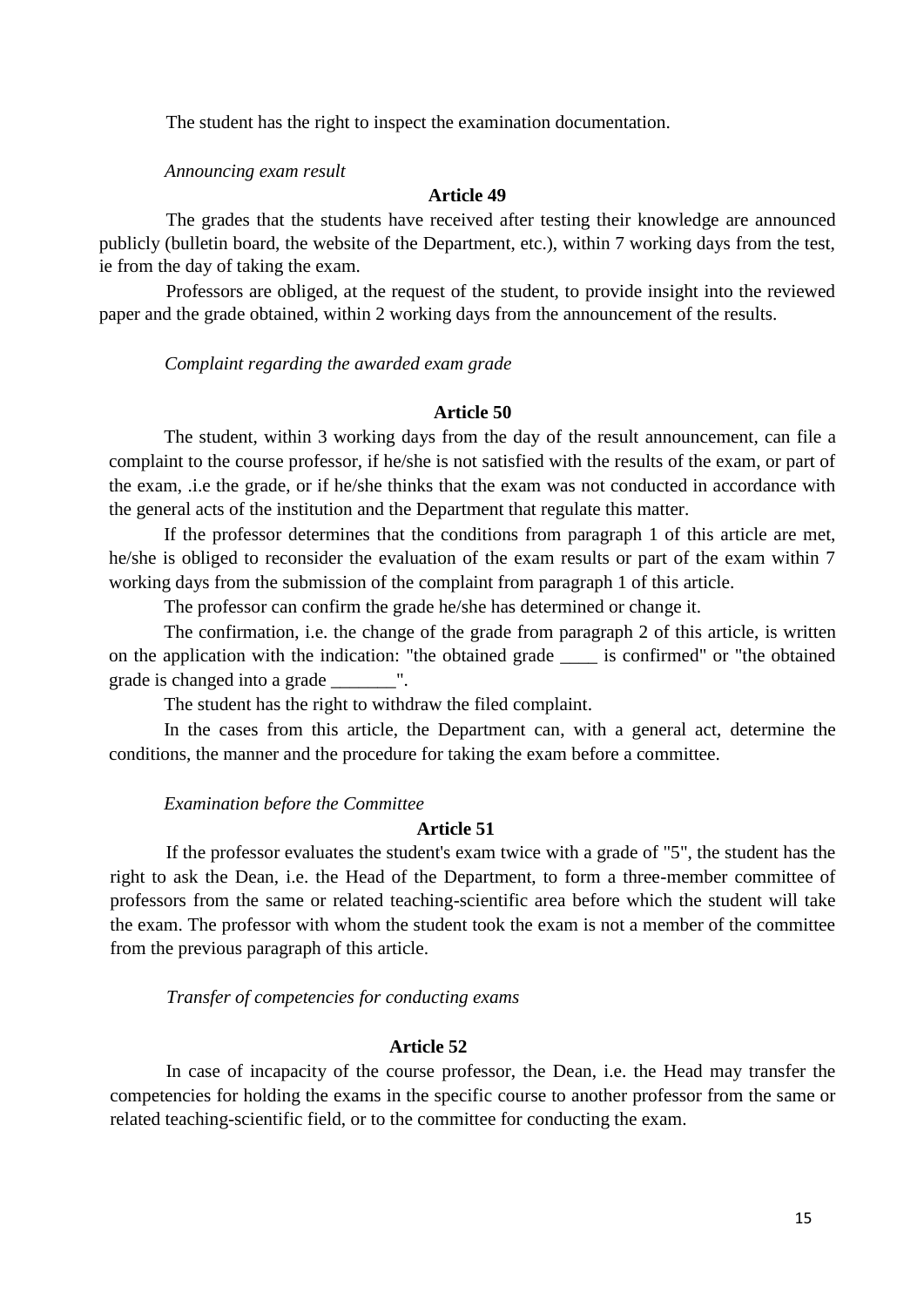## **Final grading**

#### **Article 53**

The final grading includes student's achievements during the continuous evaluation, exams taken and other tested activities stipulated within the course program.

Exams, or some other forms of testing the acquired knowledge, skills and abilities, are conducted for all courses that the student has enrolled, according to the contents determined by the study program.

The final grade is confirmed at the final knowledge testing or at the regular exam session.

The final grade is the result of the final knowledge testing or the exam, depending on how the study program is determined.

The final grade must be entered in the academic transcript and in the application form as a final grade.

#### **Article 54**

In order to fulfill the obligations of the course program, the student receives a certain number of points, and can achieve a maximum of 100.

Evaluation can be quantitative or descriptive, or quantitative and descriptive //ISTO E, DA NE TREBA KVALITATIVNO???//.

The final grade is expressed quantitatively from 5 (five) to 10 (ten). A grade of 5 (five) indicates insufficient success.

The final grade for an appropriate course program can be expressed qualitatively, in addition to the quantitative expressions.

The proportion resulting from the scope of the continuous evaluation, the exam and the other activities that are subject to final evaluation, is determined by the lecturer of the course program.

Passing the exam is a condition to obtain the required number of credits prescribed by the course program.

#### **Obligations of the professor**

#### **Article 55**

The professor is obliged to remove the student from the knowledge test, i.e. from taking the exam, if he/she considers that the student behaves inappropriately, obstructing other students or using impermissible aids.

In the cases from paragraph 1 of this article, the professor is obliged to initiate a disciplinary procedure.

#### **Records**

## **Article 56**

The professor is obliged to enter the final grades in the electronic system and in the exam applications, within 5 (five) working days from the final grade and within this period to submit them to the Student Affairs Office together with the report on the final grade.

The report from paragraph 1 of this article contains:

- exam period, i.e. term, date of the exam;

- name of the course;

- personal name of the professor;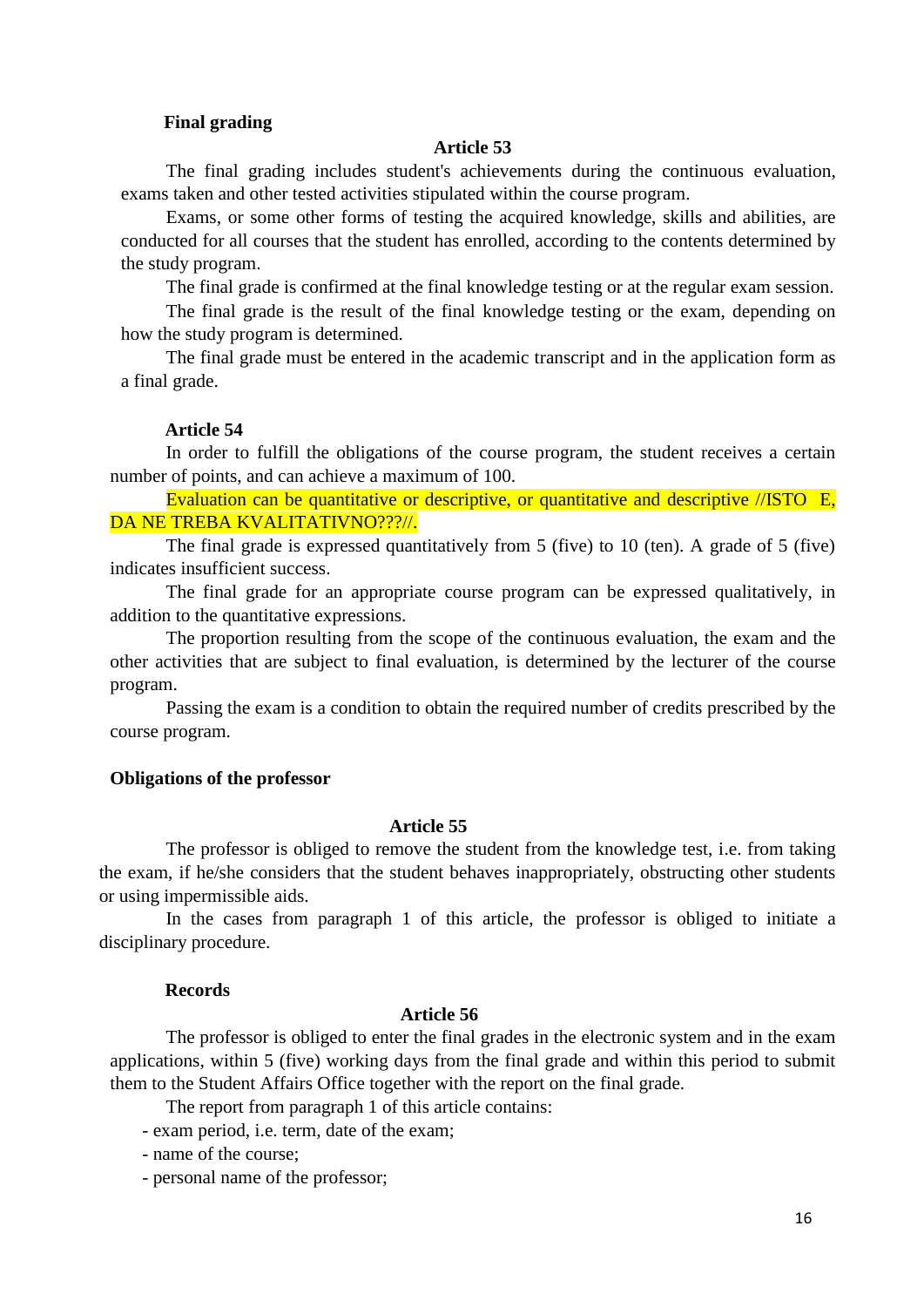- list of students (with name and surname), obtained final grade with number and letters;

- data on the number of students who took the exam (last included no. \_\_\_\_);

- signature of the professor.

The report is kept in a printed form, bound for each school year, and/or in electronic form. The report lasts for infinite time and is kept in the Student Affairs Office.

The results and materials from the continuous evaluation and exams, apart from the course professor, are kept and stored within the institute, i.e. the department or with a group of course professors.

The results from paragraph 4 of this article are stored in printed form or electronic form for one year.

### **Comparability of the grading system**

## **Article 57**

The numerical grading system is compared to the ECTS grading system.

| $10 \Rightarrow A$ | $A \Rightarrow 10$    |
|--------------------|-----------------------|
| $9 \Rightarrow B$  | $B \Rightarrow 9$     |
| $8 \Rightarrow C$  | $C \Rightarrow 8$     |
| $7 \Rightarrow D$  | $D \Rightarrow 7$     |
| $6 \Rightarrow E$  | $E \Rightarrow 6$     |
| $5 \implies F$     | $F$ , $FX \implies 5$ |

The percentage scale is determined by the study program.

### **Average success**

### **Article 58**

The average of the student is the arithmetic mean of the grades from the final grading in all courses during the studies, including the final exam, i.e. the final thesis.

### **Re-registering courses**

## **Article 59**

A student who has not passed the exam within 3 exam terms, can re-register the same exam in the next academic year in the respective term .

### **Retaking exams**

## **Article 60**

The student, at his request, is allowed to retake the exam for a higher final grade of the course, for a period of up to four months from the exam.

The request for re-taking the exam is submitted to the Dean.

The Dean annuls the last grade with a Decision, which is an integral part of the application.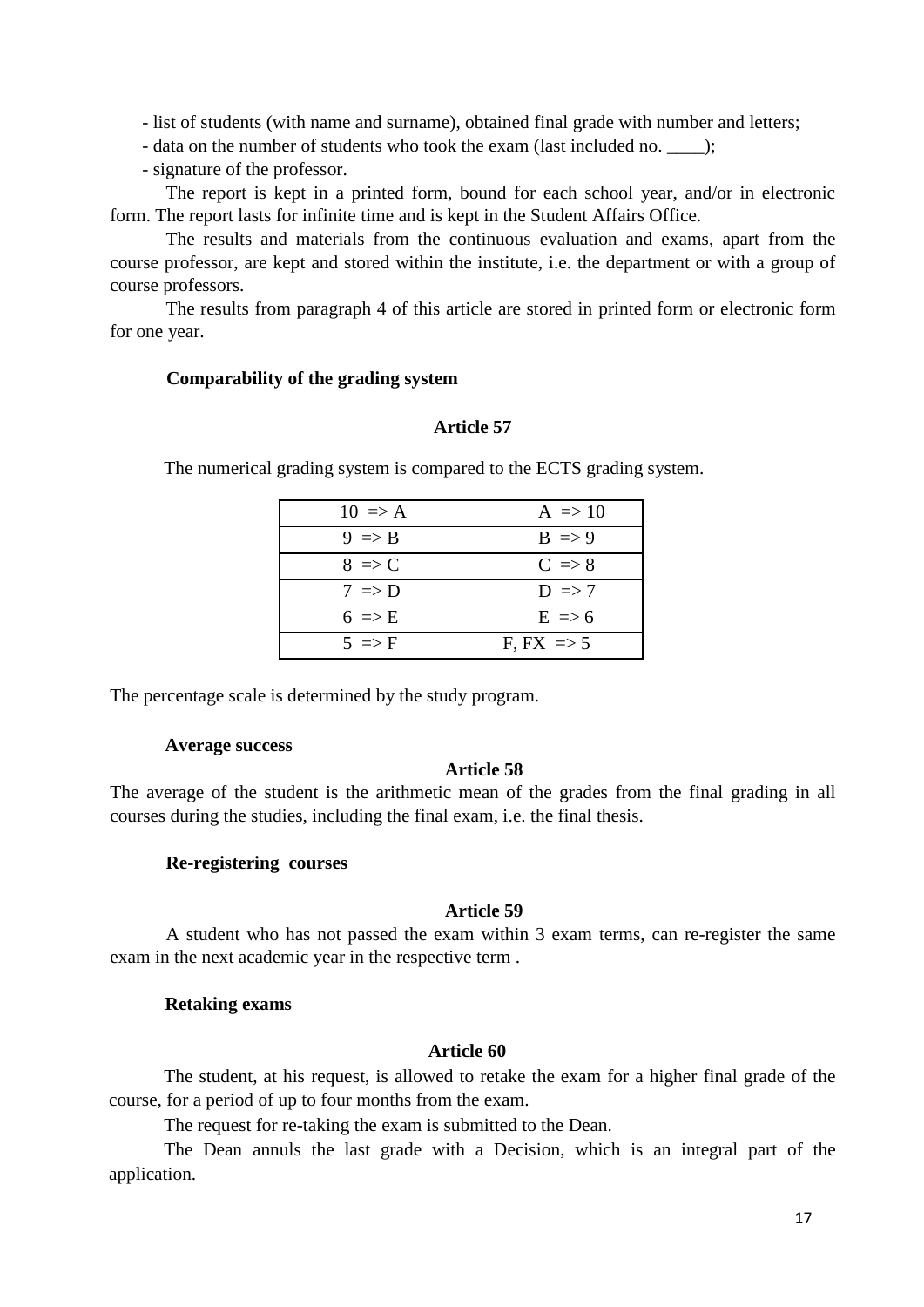An authorized person from the service notes on the application form of the student that *the student annuls the grade with decision no. \_\_\_\_ from \_\_\_\_.*

The student needs to submits a new application and the grade obtained from the reexamination is noted on the new application.

The grade obtained on the re-examination is final and the student is not entitled to reexamination.

## **Registering courses from other study programs not included in the existing study program**

## **Article 61**

After passing all the courses stipulated in the study program, before the defense of the diploma thesis, if provided by the study program, the student has the right to enroll a maximum of 5 courses from another study program of the Department where he is enrolled or a study program from another Department.

The request for enrolment is submitted within 15 days from the date of the last exam, and the enrolment is done during the enrolment in the winter or summer semester at the respective Department.

The student does not have the right to re-register the courses from paragraph 1 of this article.

The records for the enrolled courses from other study programs are kept at the Department where the student is enrolled.

The Department from paragraph 4 of this article issues a certificate for passed courses from other study programs. The certificate is also a part of the diploma supplement.

## **Conflict of interest**

### **Article 62**

In cases when the course professor and the student are related: son, daughter, daughterin-law, son-in-law, brother, sister, wife or husband, the professor is obliged to be exempted when taking the course, i.e. the exam, and to inform the Dean, i.e. the Director of the Department.

The Dean, i.e. the director of the Department, entrusts the conduct of the exam to another professor from the same or related teaching-scientific area or to a special competent examination committee, composed of three members.

## *Final thesis*

#### **Article 63**

At the University Department where the final thesis is planned, students have the right and duty to apply for and defend a diploma thesis from the area where they complete their studies.

At the request of the student and with attached proof of absence from the country, the Dean may approve the defense of the dissertation remotely via the Internet and a defined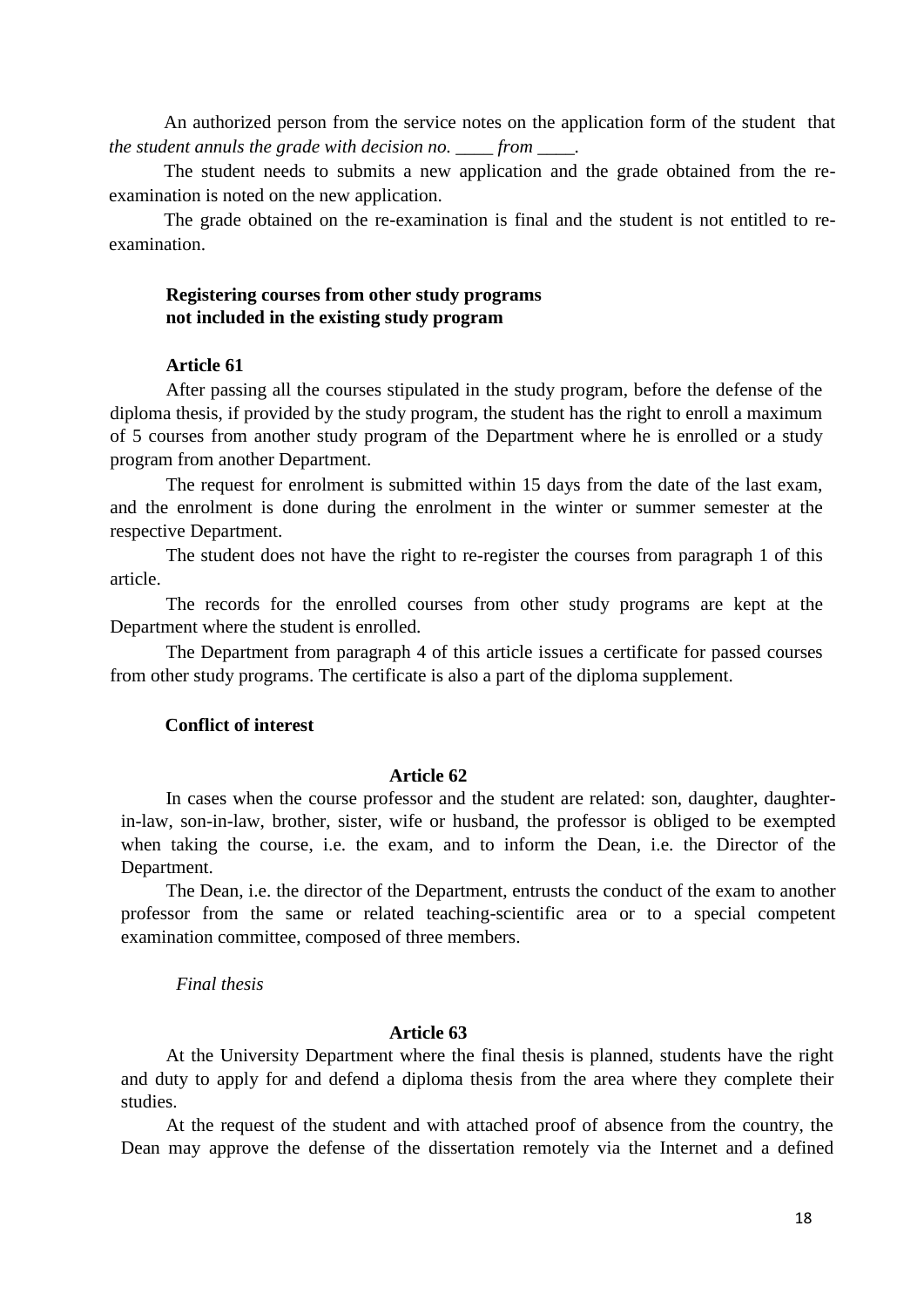medium, in a specially established procedure and in agreement with the mentor and members of the committee.

The title and diploma thesis is proposed by the course professor from the chosen discipline in agreement with the student.

The diploma thesis is evaluated with a grade from 6 (six) to 10 (ten).

The student can apply for a diploma thesis if he/she has won a minimum of 140 ECTS credits in the three-year study programs, i.e. 200 ECTS credits in the four-year study programs. The Departments on which integrated studies of the first and second cycle are performed, the number of ECTS credits is stipulated by their own act.

With the general act, the Department determines the manner of appointing a mentor, the topics for the diploma thesis and the members of the defense committee.

*Final thesis defense*

#### **Article 64**

The defense of the final thesis is carried out after the student has passed all the stipulated courses/modules and has fulfilled the conditions and all his/her obligations anticipated with the study program.

The defense of the final thesis is done before a committee of 3 members, one of which is the mentor.

The mentor, in agreement with the student, determines the day of the defense of the final thesis.

The committee from paragraph 2 of this article, after the defense of the final thesis, gives a grade from 5 to 10, whereby the grade 5 means that the final thesis is not successfully defended.

In case a grade of 5 is obtained for the final thesis, the provisions of Article 51 of this Rulebook shall apply.

A special form for the defense of the final thesis is filled in, which is signed by the members of the committee.

The application for the final thesis with the title of the topic, the members of the committee and the evaluation of the final thesis are attached to the student file.

### **Professional, i.e. master thesis,**

## **that is, making and/or performing a work of art**

*Procedure for application, evaluation and defense of professional, i.e. master thesis, that is, making and/or performing a work of art*

### **Article 65**

Professional paper is an independent professional work that systematizes existing knowledge and contributes to solving problems in practice.

The master's thesis is the result of the independent work of the students, which systematizes their current knowledge and contributes to their further development.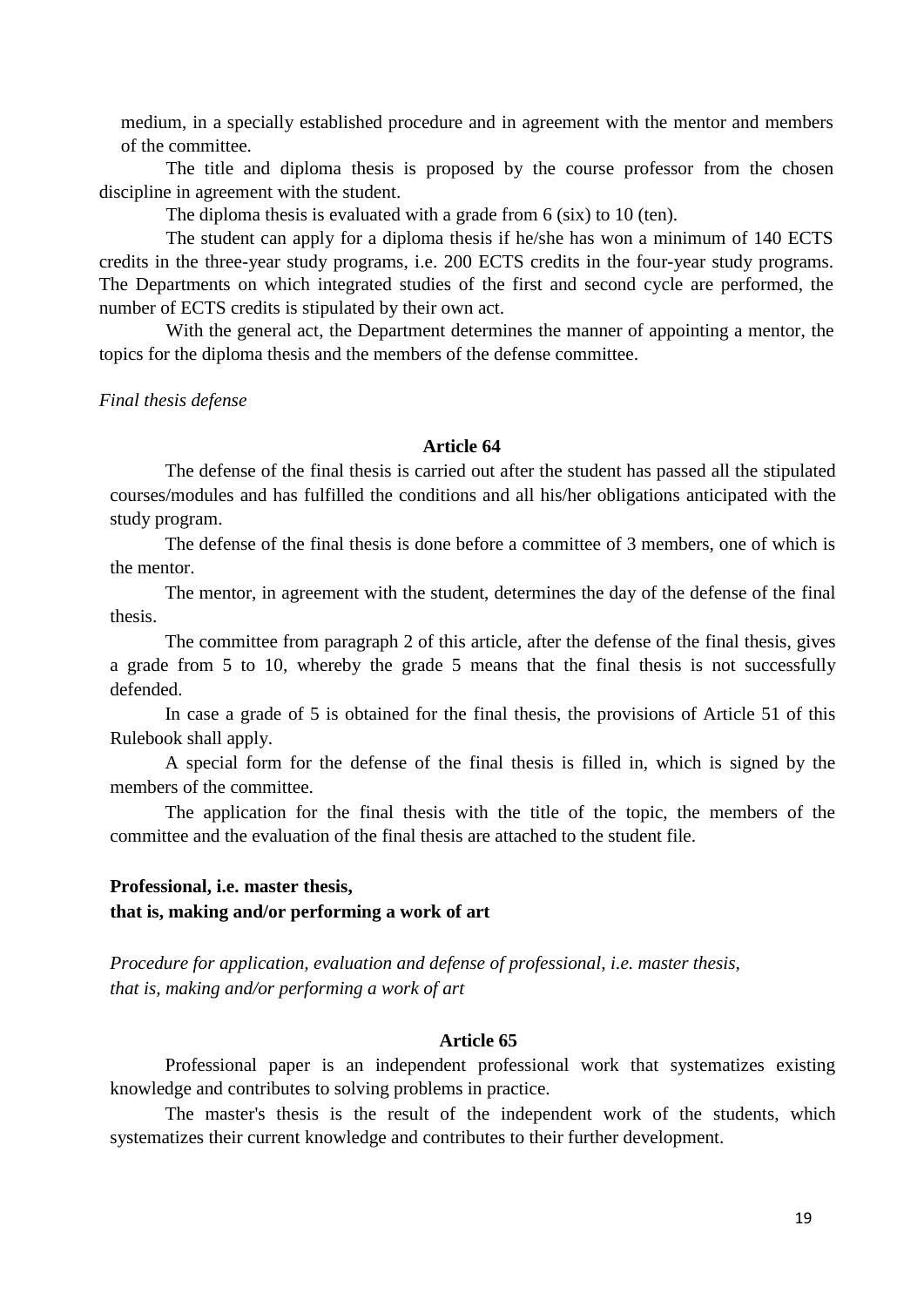A master's thesis in the field of art can also be an exhibition of works of art, a theater play, a film, radio or television show, a composition, a concert or stage performance of a musical work, a solo concert, and in architecture, an architectural project.

### **Article 66**

The student can apply for a professional, i.e. master's thesis with acquired at least 30 ECTS credits for one-year, or at least 90 ECTS credits for two-year studies of second cycle, or after passing all exams, depending on the study program.

The application for preparation of the professional, i.e. master's thesis is submitted to the teaching-scientific, i.e. scientific council, after a previously given positive opinion of the teaching-scientific collegium for the second cycle, after passing the stipulated exams.

The application contains: a title of the topic, an explanation of the scientific, artistic and professional justification of the topic, a work plan and a literature review.

The title of the topic and the thesis is proposed by the candidate in agreement with the mentor.

The decision on the accepted topic for the preparation of the professional, i.e. master's thesis is made by the teaching-scientific, i.e. the scientific council.

The decision to appoint the mentor, upon the proposal of the teaching-scientific collegium, is made by the teaching-scientific, i.e. the scientific council, at the same session at which the topic was accepted.

The mentor is determined by the teaching-scientific and scientific staff from the specific scientific, i.e. artistic field to which the paper work refers. The mentor is a professor included in the study program where the student is enrolled.

Upon a reasoned request of the candidate or the mentor, the teaching-scientific, i.e. the scientific council can make a decision to change the mentor.

The mentor whose employment was terminated due to fulfilled pension conditions, retains the status of mentor until the end of the procedure for defense of the professional, i.e. master's thesis.

#### **Article 67**

The title of the accepted master's thesis is published in the University Bulletin and on the Department's website, in Macedonian and English.

#### **Article 68**

After the completion of the mentoring phase, i.e. after the preparation of the thesis, the student submits five copies of the professional, i.e. master's thesis, with a request to form a committee for evaluation of the professional, i.e. master's thesis, comprised of three members.

Upon a reasoned proposal of the mentor for the completed mentoring phase, the teachingscientific, i.e. scientific council forms a committee for evaluation of the professional, i.e. master's thesis of three members, within 45 days from the day of submitting the paper.

The deadline from paragraph 2 of this article does not run in the period from July 15 to August 25 in the calendar year.

The committee for evaluation of the professional, i.e. master's thesis is obliged to review the paper and to submit the possible remarks to the student in writing, within 3 months from the day of the establishment of the committee.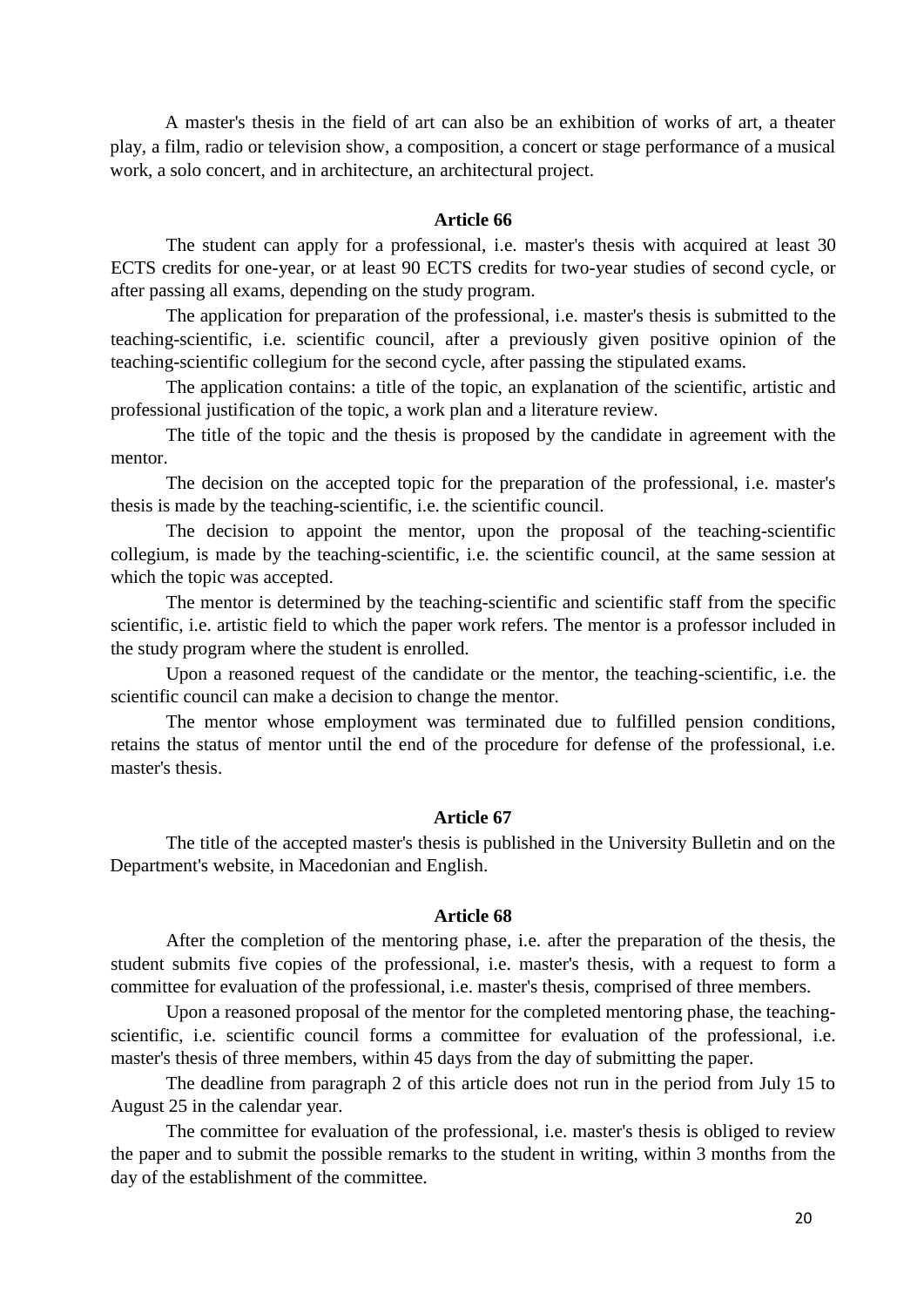The committee can return the paper to the candidate with remarks of completion up to 2 times and sets a deadline for action. If the candidate does not act upon the remarks within the set deadline, the procedure is stopped and the candidate has the status of a student.

#### **Article 69**

The student is obliged to prepare and submit the professional paper no later than six months from the day of approval of the topic of the professional paper.

The student is obliged to prepare and submit the master's thesis no later than one year from the day of approval of the master's thesis.

At the request of the student, the Department of the University may approve to extend the deadlines referred to in paragraphs 1 and 2 of this Article, for the same duration of time for which the student was incapable to work on his professional, i.e. master's thesis. After the expiration of this term, the student loses the right to defend the submitted professional, i.e. master's thesis.

### **Article 70**

The committee, within 3 months from the day of the approval of the paper, prepares a report in which it gives an evaluation and explanation of the paper and submits it to the teachingscientific, i.e. scientific council of the Department.

After the adoption of the report, at the same session of the teaching-scientific, i.e. scientific council, a defense committee of 3 members is formed.

The members of the committee for evaluation of the master's or professional thesis can also be members of the committee for defense.

The Defense Committee, in agreement with the candidate, determines the day of the defense, but no later than 30 days from the day of its formation. The candidate is informed in writing about the day of the defense.

At the request of the candidate, the deadline referred to in paragraph 4 of this Article may be extended.

### **Article 71**

The defense is public and is published on the bulletin board of the Department, at least 7 days before the day of the defense.

### **Article 72**

After the completion of the defense, the committee publicly announces the evaluation of the defense of the professional, i.e. master's thesis.

The evaluation is done with descriptive grades: "the student defended his professional, i.e. master's thesis"," the student did not defend his professional, i.e. master's thesis".

Minutes are kept of the course of the defense in which the evaluation of the defense is entered. The minutes are signed by the members of the committee.

## **Article 73**

The master, i.e. professional thesis is written in Macedonian language.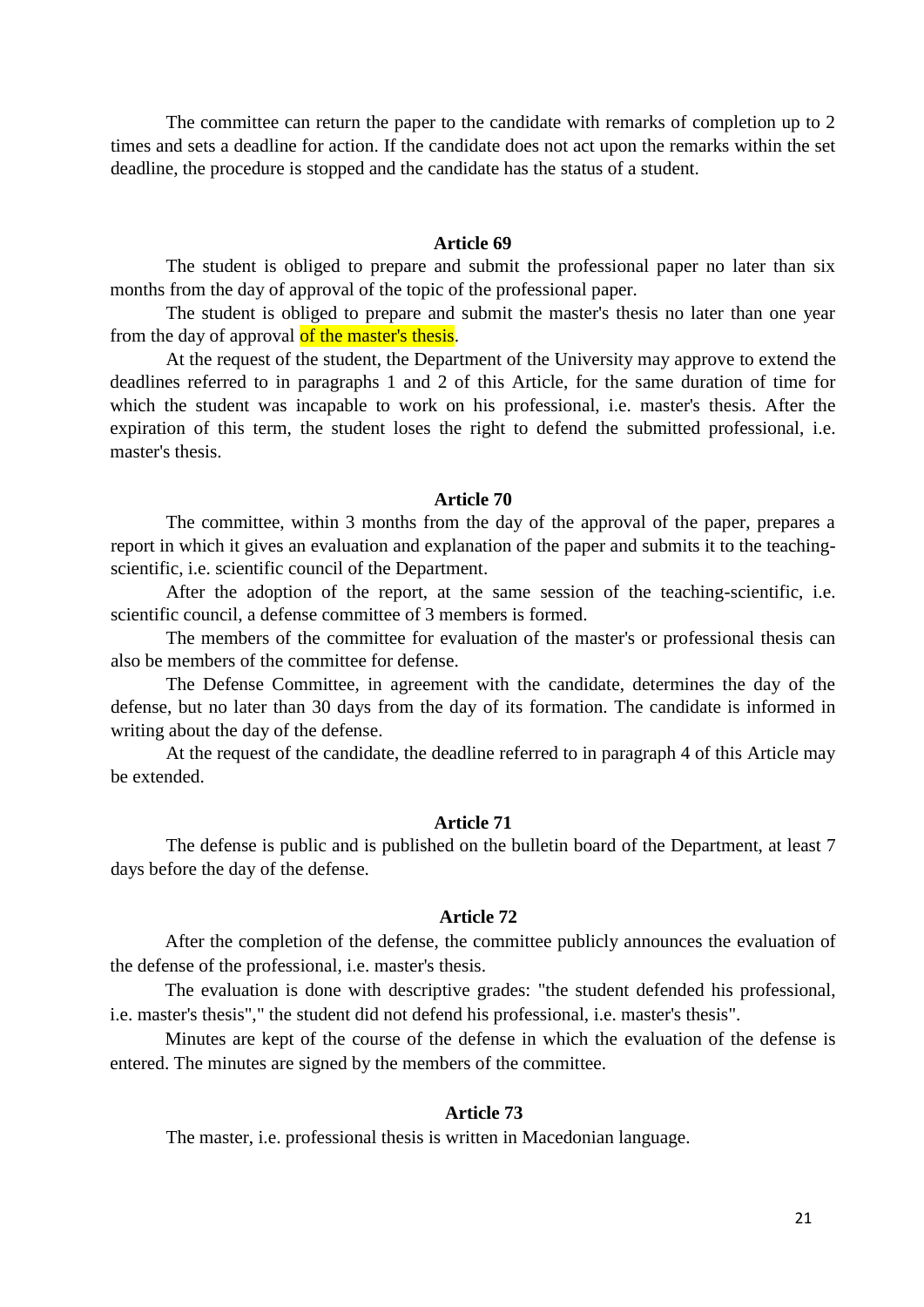If the study program is carried out in one of the world languages, the master, i.e. professional thesis is written in the appropriate language with translation into Macedonian.

In groups of the Faculty of Pedagogy "St. Kliment Ohridski "in Skopje, where teaching is conducted in Albanian and Turkish, the master's or professional thesis can be written in the appropriate language with mandatory translation into Macedonian. The master's or professional thesis can be defended in the appropriate language with mandatory translation into Macedonian.

### **Completion of studies**

#### **Article 74**

The student has completed the first cycle of studies when he/she passes all the exams, fulfills all the obligations provided by the study program and prepares and successfully defends a diploma thesis in accordance with the accredited study program. Upon completion of the first cycle of studies, the student acquires at least 180, i.e. 240 ECTS credits.

The student has completed the second cycle of studies when he/she passes all the exams, fulfills all the obligations provided by the study program and prepares and successfully defends a professional, i.e. master thesis, i.e. after he/she makes and/or performs a work of art. Upon completion of the second cycle of studies and the credits acquired from the first cycle, the student acquires at least 300 ECTS credits.

The student may acquire credits by attending extracurricular courses and seminars organized by the Department or other higher educational institutions, if prescribed by the study program. The maximum number of credits that a student can earn in such a way is 6.

Upon completion of studies in accordance with this article, the student acquires an appropriate professional or academic title or degree, as well as other rights in accordance with the specific regulations.

### **Article 75**

The number of credits for studies related to performing regulated professions is at least 300, i.e. 360 ECTS credits, unless otherwise regulated by law.

The provisions of Article 74 of this Rulebook and the study programs shall be appropriately applied for the completion of the studies for regulated professions.

### **Certificate, diploma and diploma supplement**

## **Article 76**

The student who will perform all the obligations according to the study program for improvement or only part of the study program for obtaining education is issued a certificate for the completed part of the study program, which contains data on the level, nature and content of studies, as well as achieved results.

The University issues a diploma to the student who will perform all the obligations according to the study program for obtaining higher education in any cycle of education, based on the records kept for him.

The diploma confirms that the student has completed a study program of the first or the second cycle and acquires an appropriate professional or scientific title.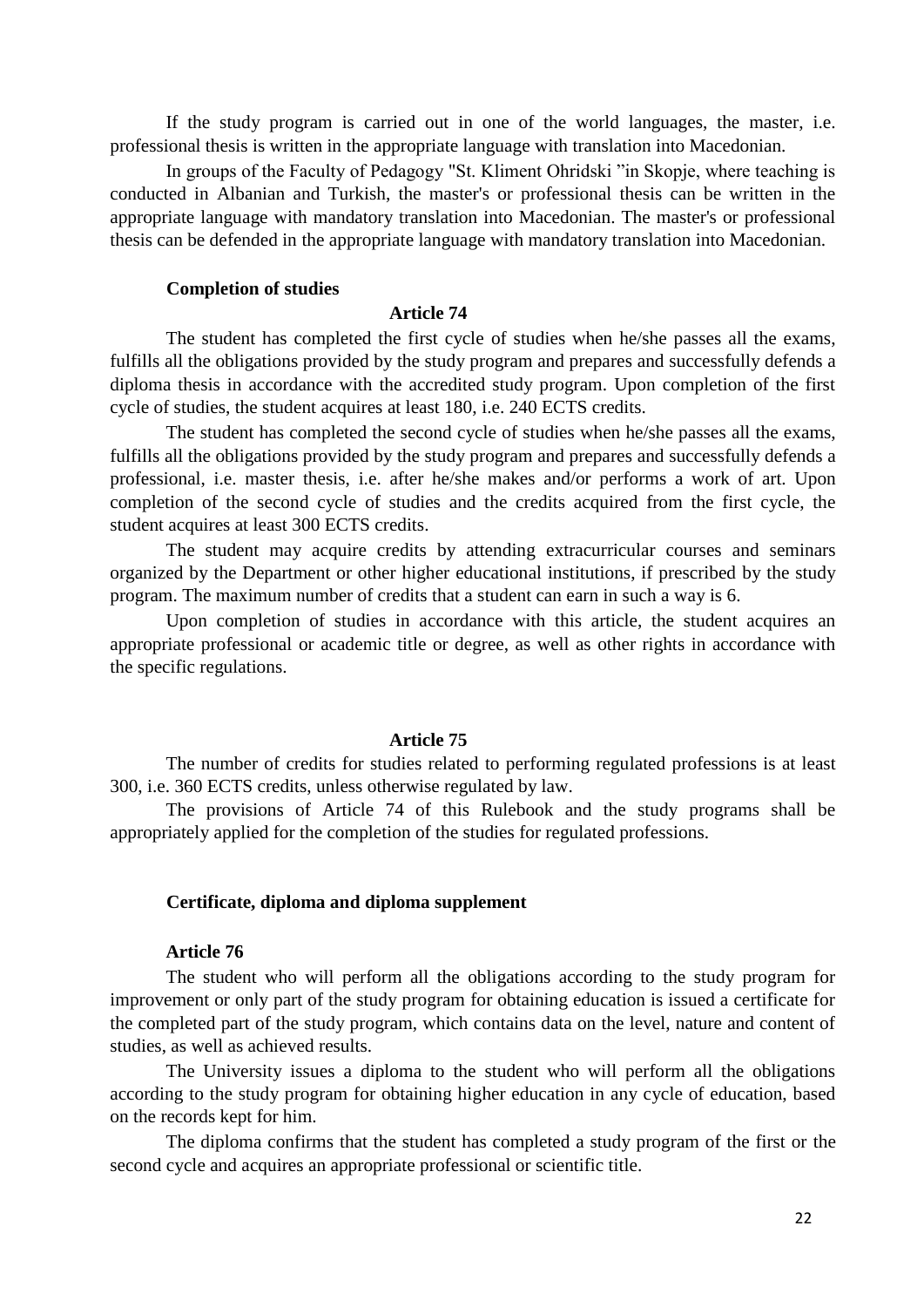An integral part of the diploma is the Diploma Supplement.

The diploma is signed by the Rector and the Dean, i.e. the Head

The diploma supplement is signed by the Dean, i.e. the Head.

The diploma is certified with a dry stamp of the University.

In the study programs organized by two or more Departments of the University, the joint diploma is signed by the authorized persons of the higher education institutions who organize a study program for obtaining a joint diploma, as well as the Rector of the University, unless otherwise regulated by a mutual agreement signed by the higher education institutions and the Rector.

The diploma supplement from paragraph 4 of this article is signed by the authorized persons of the higher education institutions that organize a study program for obtaining a joint diploma, unless otherwise regulated by mutual agreement.

The certificate and the diploma are public documents.

## *Promotion*

## **Article 77**

The promotion is a solemn presentation of diplomas for completed studies.

The Dean, i.e. the Head of the Department presents the diplomas from the first and second cycle of studies.

## **OTHER STUDENT RIGHTS**

### **Special benefits**

## **Article 78**

Students at all levels of higher education, from the first and second group who are without parents, who are blind, deaf, disabled, mothers with children up to six years of age and hospitalized, are entitled to additional exam deadlines.

## **Abeyance**

#### **Article 79**

At the student's request, the obligations are suspended:

- 1. during pregnancy;
- 2. if the student is with a child up to 1 (one) year;
- 3. during illness longer than 1 (one) semester;
- 4. for family reasons:
	- support of persons from the immediate family;
	- illness, help and care of close family members;
	- natural disasters related to the residence, i.e. the residence of the student;

5. during the international exchange of students lasting longer than 30 days during the teaching, if the mentioned exchange does not obtain ECTS credits;

6. during the preparation and performances at sports events when the student has a status of a member of the national team of the Republic of Macedonia;

7. due to inability to fulfill the financial obligations;

8. in other cases.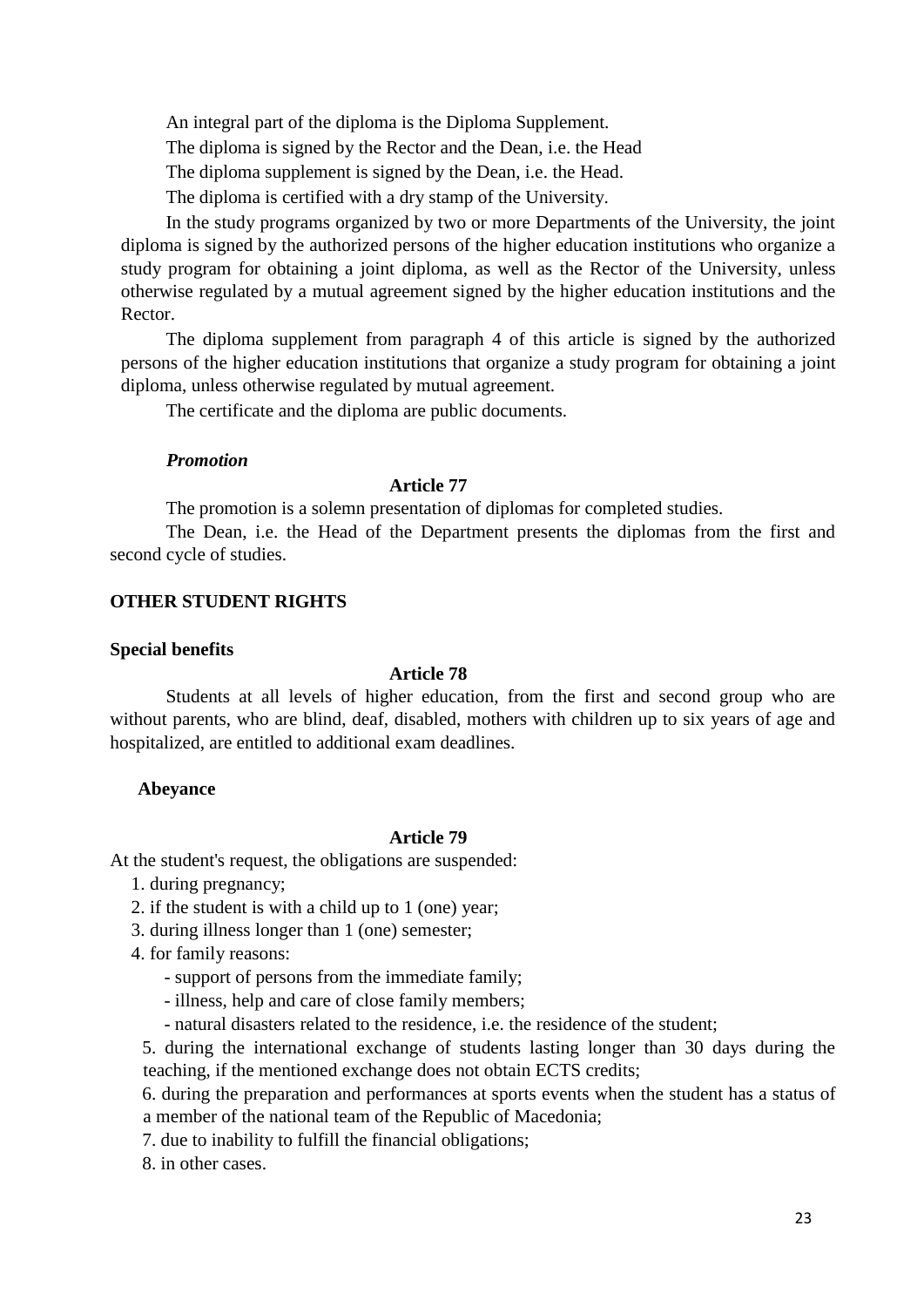For suspension of the obligations from paragraph 1 of this article, the student submits a written request and submits appropriate documentation.

Persons from a close family in terms of paragraph 1, item 4, lines 1 and 2 of this Rulebook are the parents, brothers and sisters of the student.

If during the suspension of the obligations there are changes in the study program, the student continues to study in the changed study program and is obliged to fulfill the obligations that make the difference between the two study programs.

The student is obliged to activate the study within 15 days after the termination of the reasons for abeyance.

The student who suspends his/her studies, and the abeyance is not interrupted until the beginning of the next school year, is obliged to extend the rest at the beginning of the school year and each subsequent school year.

If the student does not act in accordance with paragraph 6 of this article, he/she is considered to have terminated his/her studies.

For the duration of the abeyance the student is not indebted with financial obligations if he has settled the arrears.

## **Continuation of discontinued studies**

### **Article 80**

It is considered that the student has terminated his/her studies if he/she does not register the semester, until the beginning of the next semester, even though he/she has fulfilled the conditions.

If during the interruption of the studies the study program is changed, the student is obliged to attend classes, to complete them, and to register for the differences in the changed study program.

For the duration of the suspension of studies, the student does not pay a tuition fee.

The student continues the studies by paying tuition fees if the break lasts for 3 or more consecutive semesters.

## **Transef to other studies**

#### *Transfer of study programs at the University*

## **Article 81**

During the studies, the student can transfer from one study program to another of the Department where he/she is enrolled, as well as to a study program in another Department, under conditions determined by the study program to which he/she is transferred, i.e. the rules for studying in the Department.

The student has the right to the transitions from paragraph 1 of this article and during the enrolment in the first academic year until the closing of the registry books, if the number of the study program he/she aims at, is available for more students.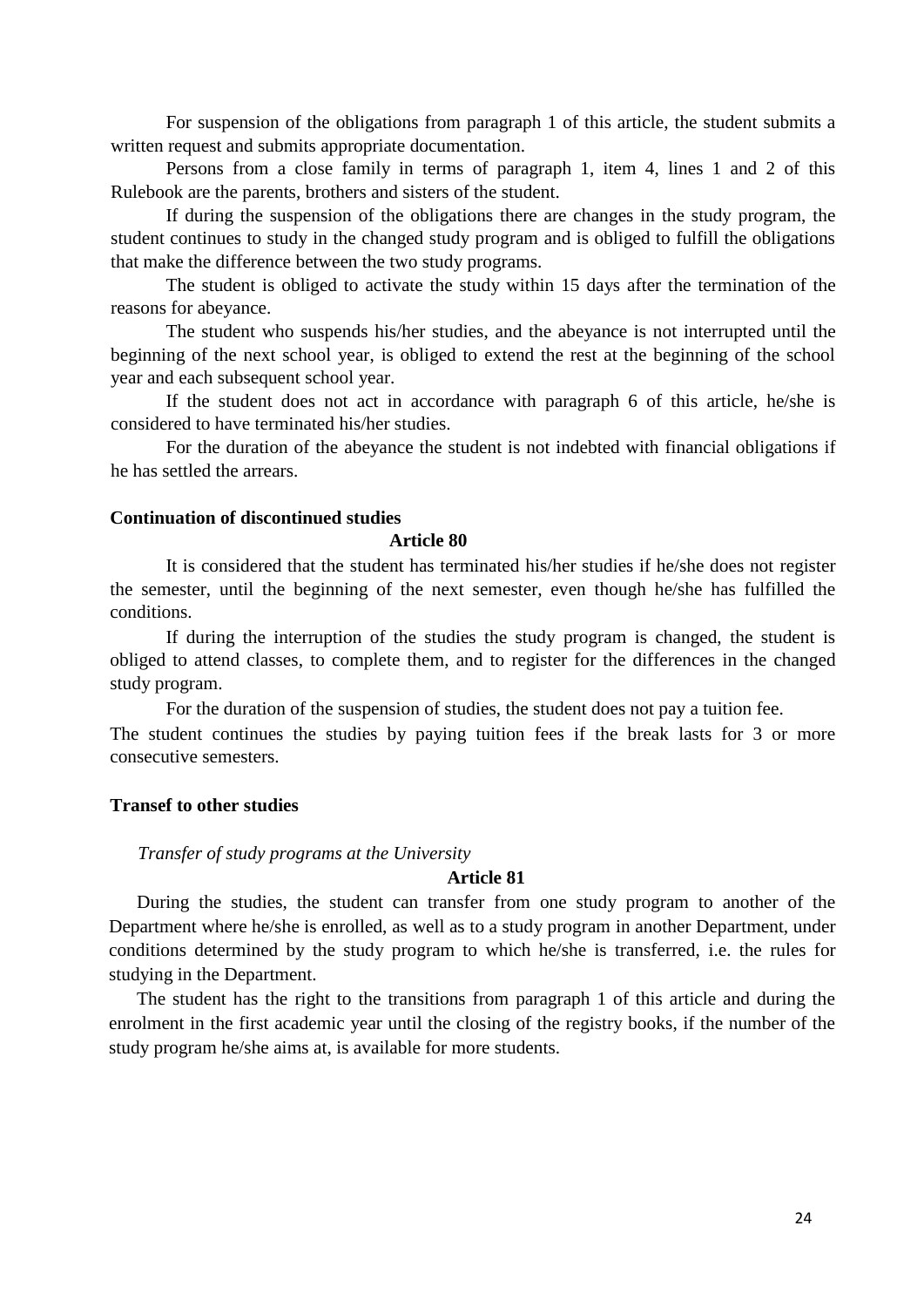*Transfer from other institutions of higher education*

#### **Article 82**

Students from study programs from other higher education institutions in the country and abroad can transfer to study programs of the University Departments, under conditions determined by the study program where the student transfers to, i.e. following the study rules of the Department, if there is an ovelap of the study programs for acquiring the professional, i.e. academic title determined in the study program to which the student is transferred.

The student who requests transfer can be assigned additional obligations for overcoming the differences in the study programs, i.e. to fulfill the obligations in the courses and to pass the exams in order to be able to continue with the studies.

The transfer can be allowed if the student of the University Department acquires at least 60% of the anticipated credits from the study program. Otherwise, if the student agrees, he/she needs to re-register already recognized or additional courses. The Department can determine which courses are not liable to use for credit transfer.

## **Article 83**

Among other conditions, a student who wants to transfer from one Department / study program / higher education institution must meet the following conditions:

1. to meet the conditions for regular enrolment in the next semester at the home faculty;

2. to have a decision from a competent body in the Republic of Macedonia for recognition of acquired higher education qualifications abroad (for students who studied abroad) with equivalence for the grades;

3. to know the Macedonian language (for foreign citizens), i.e. the language in which the teaching is performed.

#### *Common transfer provisions*

.

### **Article 84**

The number of students who can be transferred is determined by the Dean's office, i.e. the institute administration at the beginning of each academic year, depending on the norms and standards and the capacity available.

The students who are foreign citizens, as well as students who are citizens of the Republic of Macedonia studying at foreign universities, acquire the right to pass under the same conditions as Macedonian citizens based on special quotas for foreign citizens.

### **Article 85**

If more candidates meet the conditions for passing the established number, the advantage is given to the candidates who have achieved a higher average grade at the faculty, i.e. the university where they come from.

## **Article 86**

The transfer is made on the basis of a decision for recognition of attained credits with equivalence of courses and credits.

The decision for transfer is made by the Dean upon the proposal of the course professor, i.e. the course proafessors.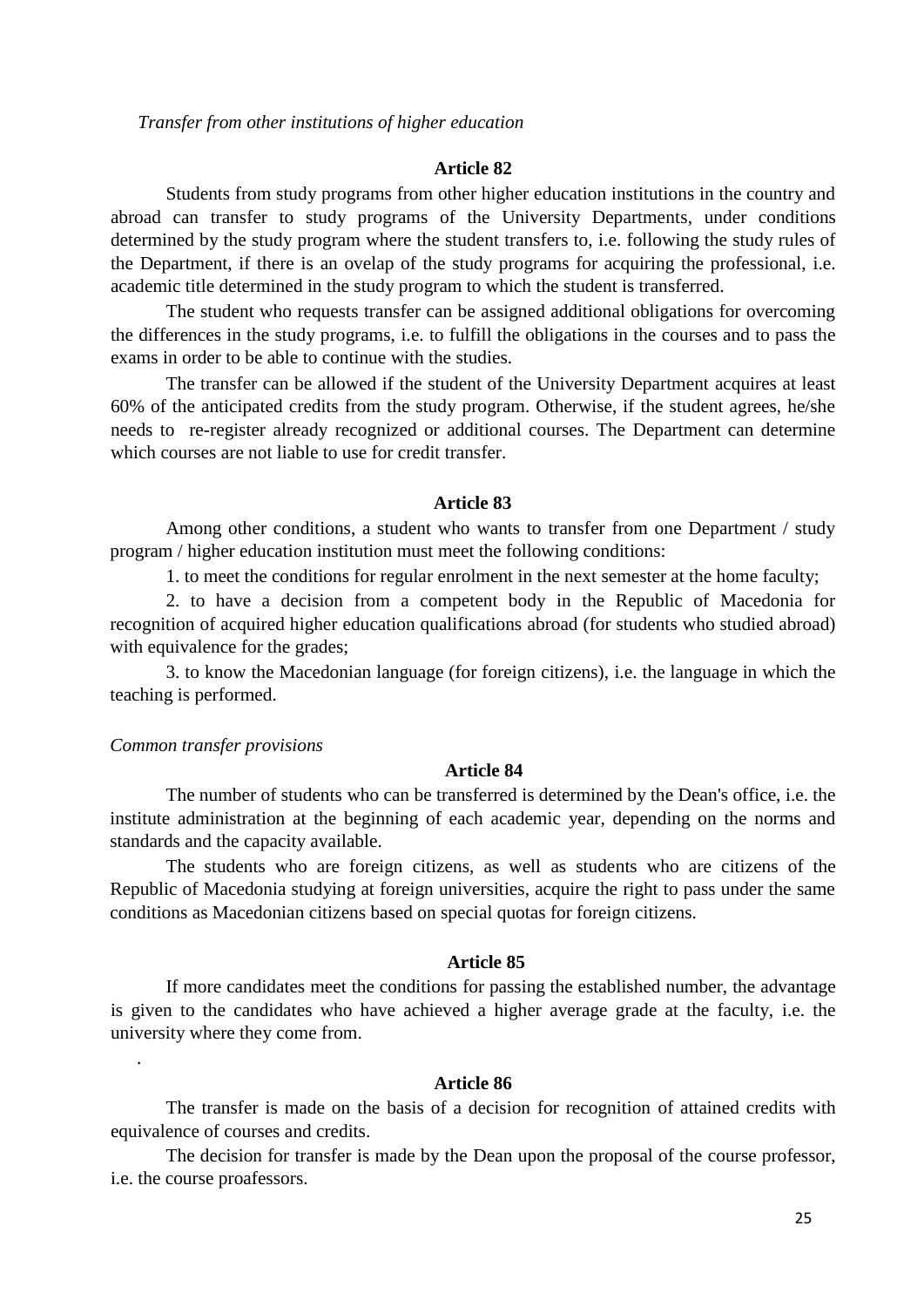The Dean may also form a committee, i.e. committees for determining the fulfillment of the conditions for the transfer.

The passed exams with the original title, grades and credits awarded at that point at the home faculty and recognized with the decision from paragraph 2 of this article, together with the decision for equivalence, are recorded in the student's file. The certificate of passed exams shall include the names of the equivalent courses and credits from the Department to which the student transfers.

In case of partial recognition, the student is obliged to enroll in the course and fulfill the obligations for the part that is not recognized. The final grade is the arithmetic mean of the two grades and the number of credits for that course is noted at the Department to which the student transfers.

For students transferring from foreign universities, in addition to the initial grades, the equivalence of grades determined by a decision of a competent authority in the Republic of Macedonia is entered.

#### **Article 87**

Transfer student is obliged to enroll until the end of the enrolment period.

#### **Article 88**

Transfer student continues his studies by paying tuition fees.

## **Termination and renewal of the student status**

### **Article 89**

The student loses his / her student status in the following cases:

1. if he graduates;

2. if he/she does not complete the studies within the deadline determined by law and the rules for studying at the Department;

3. if written;

4. if it is excluded;

5. in other cases determined by the rules for studying at the Department.

The status from paragraph 1 of this article can be renewed according to the procedure determined by the statute of the Department, unless the status has ceased with permanent exclusion. The cost of renewing the status is borne by the student.

After the renewal of the status, the student can continue the studies according to the study program that is applied.

If the study program is changed, the student is obliged to listen to, fulfill and take the differences in the study program.

The student whose status has been restored, continues his studies in accordance with the rules for studying at the Department, and in accordance with the rules for studying at the University.

The student whose status has been renewed, continues his studies by paying tuition fees.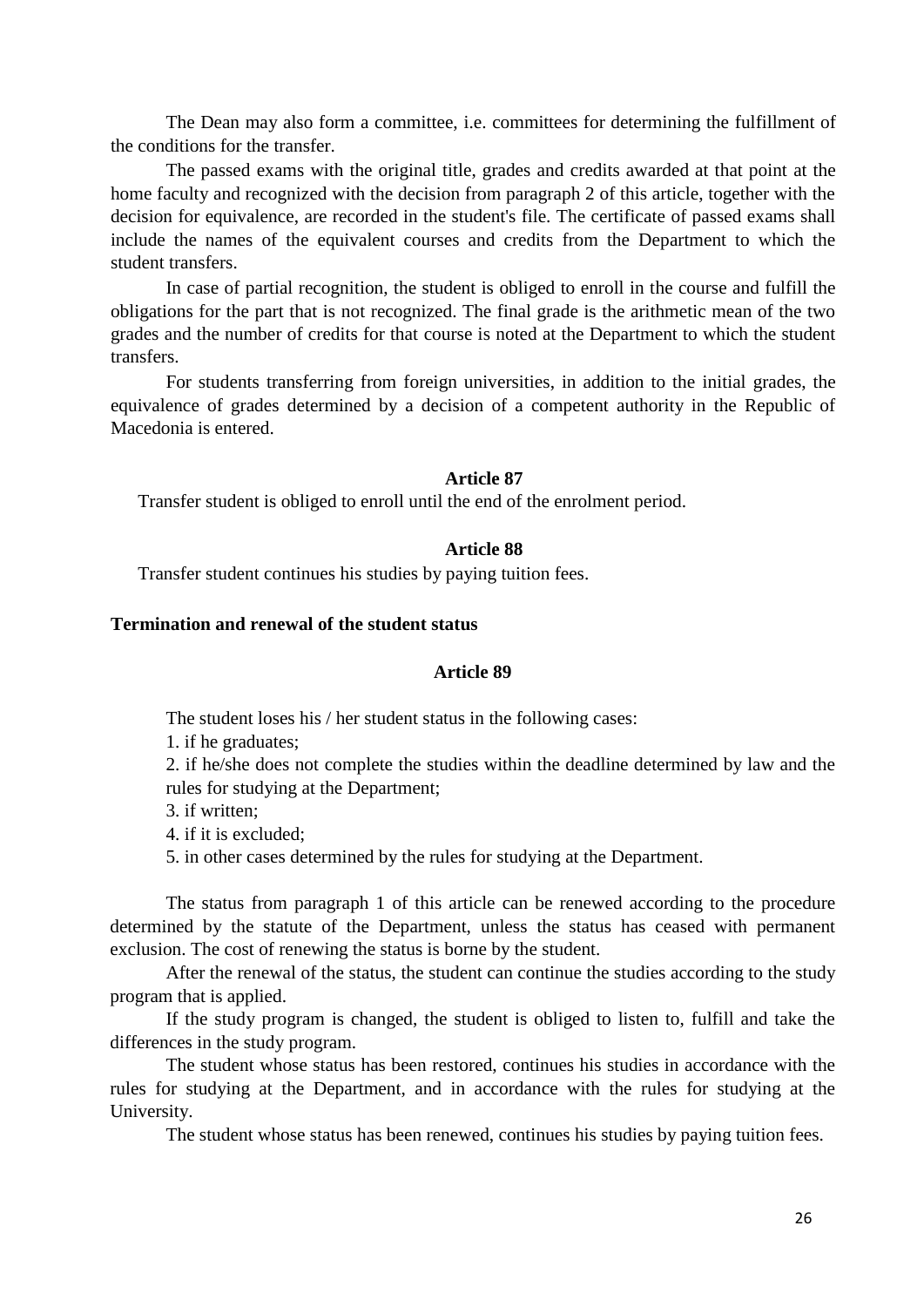## **Parallel study**

### **Article 90**

The student can study in two study programs of the first cycle of studies at the same time (parallel study), in one or more higher education institutions, if provided by the study program and if it does not affect the fulfillment of the student's obligations provided in both study programs.

The student can exercise the right to parallel study:

- when enrolling in the first year, by submitting an application for enrolment in both study programs;

- by enrolling in the next semester or academic year.

Students from paragraph 1 of this article are enrolled outside the quotas, and a maximum of 10 per study program.

The Department, i.e. the Departments in which the student studies and the student himself, sign an agreement that regulates the mutual rights and obligations.

The student who studies in parallel studies, pays tuition fees to the Department where he/she declares that would be studying in parallel, i.e. to the Department where he/she is enrolled in accordance with paragraph 2, line 2 of this article.

The student who studies at the same time pays the tuition to the Department at which he/she is enrolled.

### **Exercise and protection of students' rights**

## **Article 91**

The Dean, i.e. the Head of the Department decides on the exercise of the student's rights, except for the issues otherwise determined by this Rulebook.

The request in reference to the above is submitted by the student to the Dean, in writing, accompanied by appropriate documentation.

The Dean decides within 30 days from the receipt of the request.

If the Dean does not decide within the set deadline, the next day after the deadline, the student has the right to submit the same request to the Dean's office, which is obliged to decide at the first subsequent session held, after receiving the request.

When the Dean renders a decision, the student has the right to appeal within 15 days from its receipt and sends his/her complaint to the Dean's office. The latter is liable to render a decision at the first subsequent session of receipt of the complaint.

The decision of the Dean's office is final.

On behalf of the student, requests for exercise of a right may be submitted by another person who submits a statement that he acts on behalf of the student.

The Dean may authorize the Vice Dean for Education or another person to decide on student rights.

The Vice Dean for Education decides upon the issues related to the exercise and protection of students' rights in the absence of the Dean.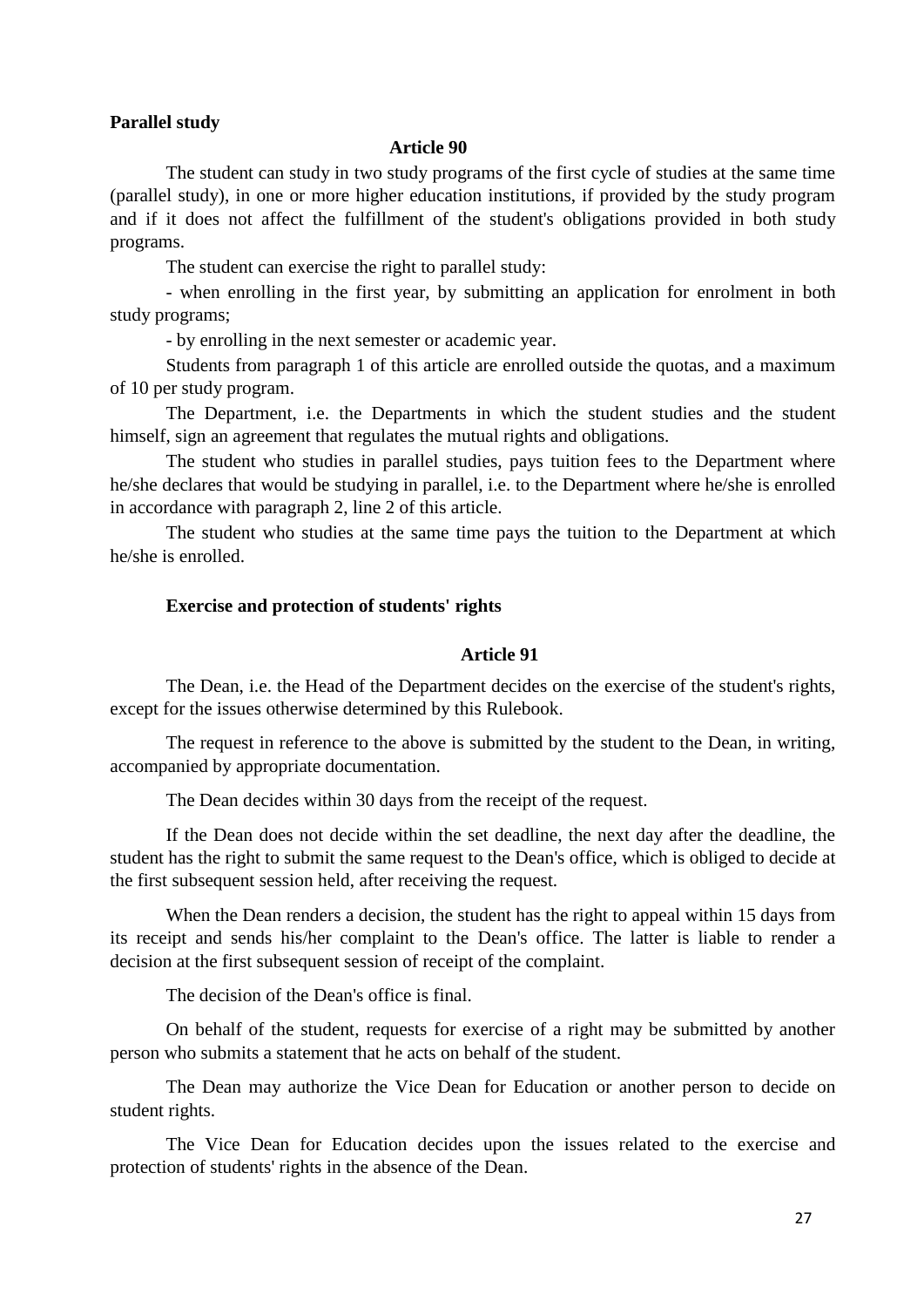#### **Article 92**

The requests for issuance of administrative and real acts, in accordance with the Law on General Administrative Procedure, i.e. the requests for exercise and protect legal rights and interests of the students stipulate an administrative fee payment, in accordance with the Law on Administrative Fees, except the requests for issuance of original certificates and original diplomas for completed studies, as well as for other activities for which no fee is paid in accordance with the law.

Administrative fee is not required for exam applications, enrolment and semester registration.

#### **Right to inspect exam records and student file**

### **Article 93**

The student has the right to inspect the exam records.

The student, his parent, guardian or a person authorized by them has the right to inspect the student file.

When enrolling, the student fills in a statement for the right to approve of exam recors and student file inspection by individuals stated in paragraph 2 of this article. The statement is valid throughout the study.

## **Issuance of certificates**

### **Article 94**

For issuing certificates, the request is submitted to an authorized person from the student service at the respective Department.

The certificates are signed and issued by an authorized person from the student service of the respective Department.

## **Manner of communication**

#### **Article 95**

The communication between the Department and the student is done in a printed or electronic form.

When the communication is in a printed form, the delivery between the Department and the student is done through the archive of the Department.

When the communication is done in electronic form, the correspondence between the Department and the student is done through the electronic mailboxes of the Department and the student.